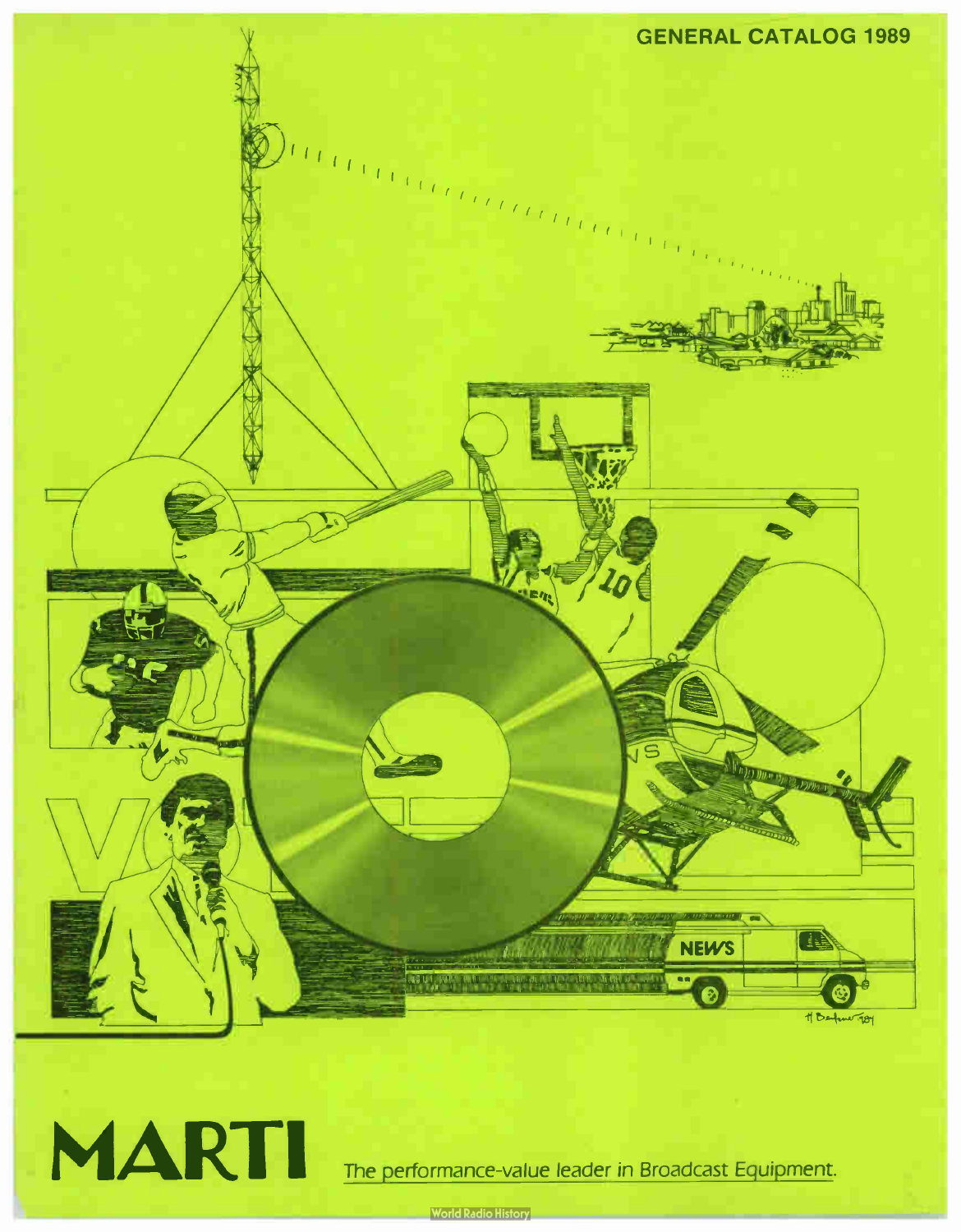## TERMS AND CONDITIONS OF SALE

#### ACCEPTANCE OF ORDERS

All orders are subject to acceptance in writing by Seller. All orders must be confirmed by purchase order signed by Buyer. Signed orders via Fax will be accepted if they meet our terms and conditions of sale.

#### PRICES

All prices shown are F.O.B. Seller's plant and are subject to change without notice. Prices do not include export packing, insurance, duties, Federal, State or local sales or excise taxes.

#### TERMS OF PAYMENT

All orders are subject to the approval of Seller's Credit Department. Payment is due net 30 days from date of invoice. Buyer is responsible for all reasonable attorney and/or collection agency fees should such action become necessary by reason of Buyer's default.

#### SHIPPING TERMS

Shipments F.O.B. Seller's plant will be sent transportation charges collect unless prior arrangements are agreed upon in writing. In the absence of specific instructions, Seller will ship by method deemed appropriate by Seller.

#### TITLE TO GOODS AND RISK OF LOSS

Title to goods shall pass to the Buyer upon delivery to carrier and risk of loss or damage shall thereafter rest with the Buyer. Claims for damage or loss while material is in transit must be made against the carrier by the Buyer. ALL CLAIMS FOR SHORTAGES MUST BE MADE WITHIN THIRTY DAYS AFTER DATE OF SHIPMENT OF MATERIAL. CLAIMS FOR DAMAGE OR LOSS IN TRANSIT MUST BE MADE IMMEDIATELY AGAINST THE CARRIER BY THE BUYER.

#### DELAYS

All scheduled delivery dates are subject to delays caused by contingencies beyond Seller's reasonable control. Seller is not liable for failure to perform due to any such contingency.

#### SPECIFICATION CHANGES

All designs and specifications of Seller's products are subject to change without notice.

#### **CANCELLATION**

Cancellation of, or changes to acknowledged order by the Buyer are accepted only upon terms that protect the Seller against loss.

#### LIMITED WARRANTY

THE SELLER WARRANTS THAT, AT THE TIME OF SHIPMENT, THE PRODUCTS MANUFACTURED BY THE SELLER ARE FREE FROM DEFECTS IN MATERIAL AND WORKMANSHIP. THE SELLER'S OBLIGATION UNDER THIS WARRANTY IS LIMITED TO REPLACEMENT OR REPAIR OF SUCH PRODUCTS WITHIN ONE YEAR FROM THE DATE OF SHIPMENT (TWO YEARS FOR STL'S).

THE SELLER IS IN NO EVENT LIABLE FOR CONSEQUENTIAL DAMAGES, INSTALLATION COST OR OTHER COSTS OF ANY NATURE AS A RESULT OF THE USE OF THE PRODUCTS MANUFACTURED OR SUPPLIED BY THE SELLER, WHETHER USED IN ACCORDANCE WITH INSTRUCTIONS OR NOT.

THIS WARRANTY IS IN LIEU OF ALL OTHERS, EITHER EXPRESSED OR IMPLIED. NO REPRESENTATIVE IS AUTHORIZED TO ASSUME FOR THE SELLER ANY OTHER LIABILITY IN CONNECTION WITH SELLER'S PRODUCTS.

#### RETURNED MATERIAL

Material cannot be returned for credit without written authorization. Such material is subject to a handling charge of not less than 15% upon return and inspection of material at factory. Credit for returned material is issued by the Seller only to the original purchaser. Freight charges for returned material are the responsibility of the Buyer.

> Marti Electronics, Inc., P.O. Box 661, Cleburne, Texas 76033-0661 (817) 645-9163 Telex #794835 " Marti CLBN" Fax ( 817) 641-3869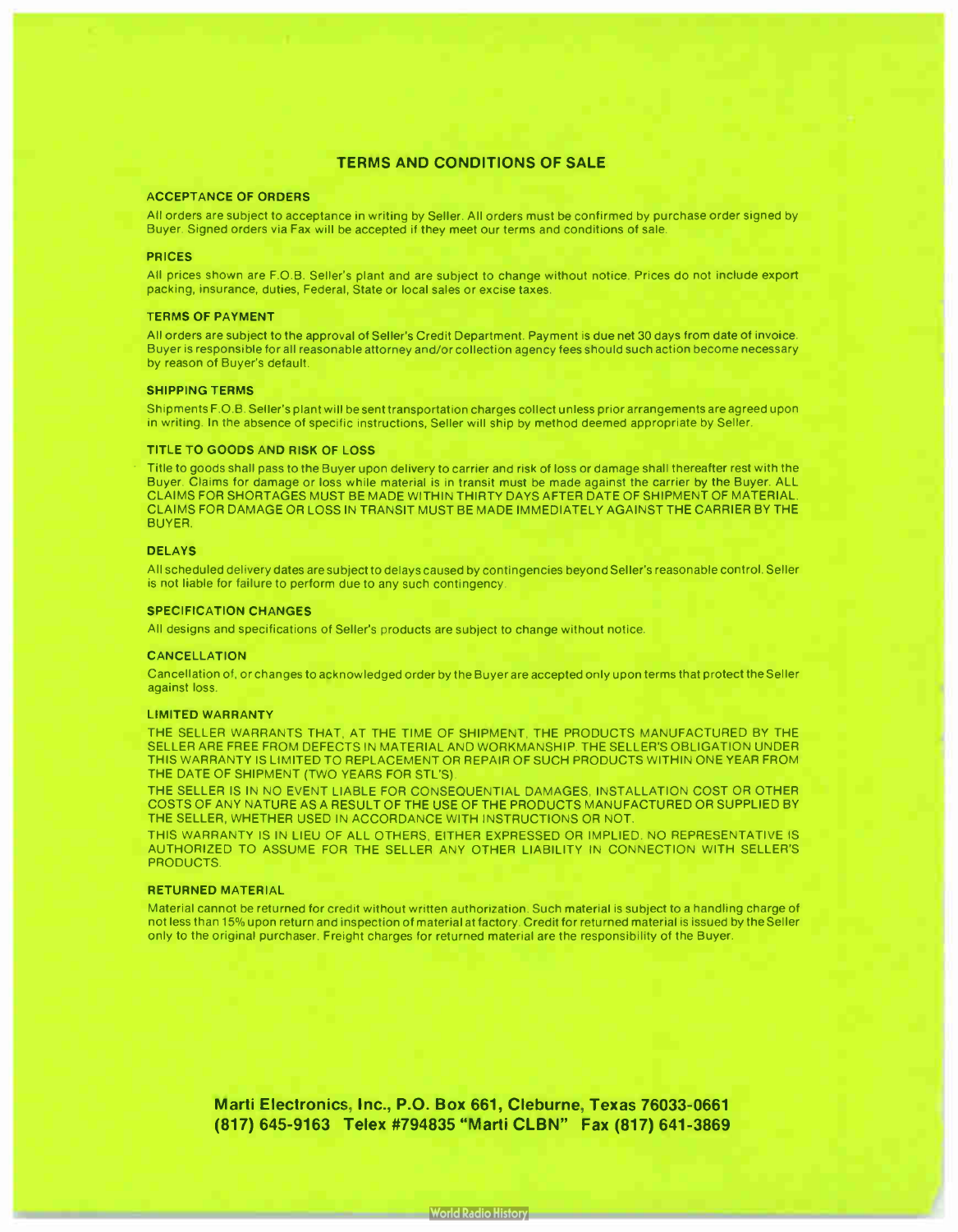## AURAL BROADCAST STL-10 STUDIO-TRANSMITTER LINKS INTERCITY RELAY

# **MARTI**



STL-10 TRANSMITTER



R-10 RECEIVER

## SCPC STEREO SYSTEM FEATURES

- $\star$  Unexcelled stereo separation, noise and distortion specs.
- $\star$  High interference rejection receivers.
- $\star$  Backup reliability of scpc stereo.
- $\star$  Full 10 watts output power.
- $\star$  Ga As FET low noise amplifier.
- $\star$  Available for new narrow channels.
- $\star$  Matched phase and amplitude.
- $\star$  Provision for automatic switching.
- $\star$  Two year limited warranty.
- $\star$  12 V. Battery operation.
- $\star$  Selectable 0, 25, 50 or 75 us. emphasis.
- $\star$  FCC Approved under parts 74 & 94 FCC ID: BEN9EZSTL-10/950
- $\star$  Up to 4 subcarriers per stereo system.
- $\star$  Accurate watt meters for forward and reflected power.

# Is Your FM Station A Relic of the Loudness Wars?

Now that you sound just like your mundane competition (loud, distorted, with little stereo separation and dynamic range), you are approaching the new battleground - CD Quality.

But the battle of the 1990's can't be won with a "Loudness Box" ahead of a noisy "Composite" STL.

To get serious about CD quality you need an STL with a noise floor near - <sup>80</sup> dB and stereo separation down to the noise floor.

You need the MARTI STL-10 scpc System.

It's the weapon of choice to attract listeners searching for an FM station that sounds more like their own CD player!

## STEREO STL SYSTEM \$6,925

Package 51 Includes: 2 STL-10/950 transmitters 2 R-10/950 receivers 1 HRC-10 transmitter combiner 1 MTS-10 receiver combiner See System 1, Page 2

## MONO STL SYSTEM \$3,250

Package 50 Includes: 1 STL-10/950 transmitter 1 R-10/950 receiver See Systems 4, 5, 6, 7, Page 2

Prices Do Not Include Antennas and Transmission Line.



SPECIFICATIONS SUBJECT TO CHANGE WITHOUT NOTICE

#### The performance-value leader in Broadcast Equipment. MARTI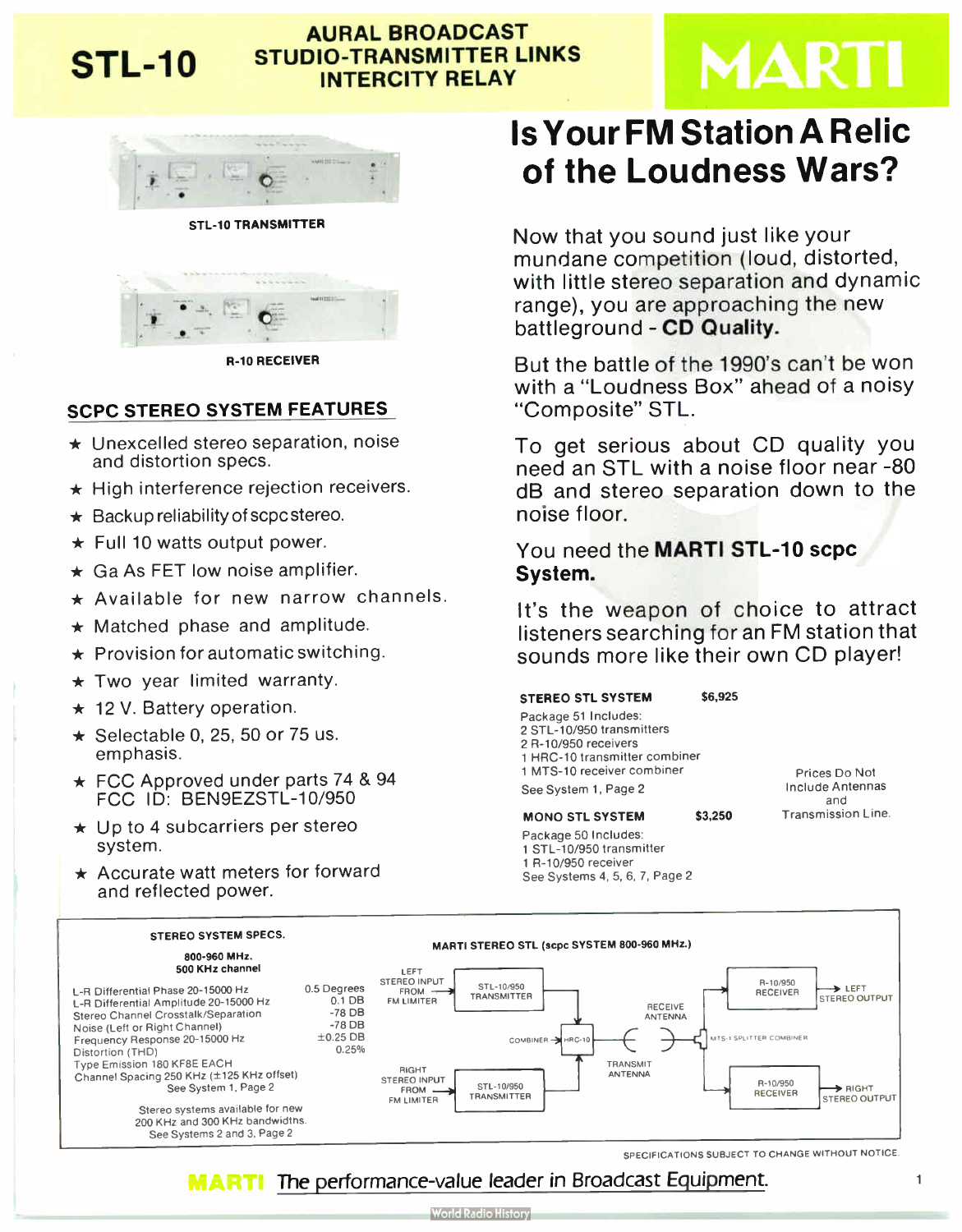## STL-10/R-10 RADIO LINK APPLICATION AND SYSTEM SPECIFICATIONS

| SYSTEM NO.     | <b>APPLICATION</b>             | <b>FREQ</b><br><b>RANGE</b><br><b>MHz</b> | <b>CHAN</b><br><b>BW</b><br><b>KHz</b> | <b>SCPC</b><br><b>STEREO</b><br><b>OFFSET</b><br><b>FROM C.F.</b><br>$\pm$ KHz | <b>FCC</b><br><b>EMISSION</b><br><b>DESIGNATOR</b> | <b>FCC</b><br><b>PART</b>      | <b>OPTIONAL</b><br><b>SUBCARRIERS</b><br>(NUMBER)<br><b>KHz</b> | <b>TX</b><br>PWR.<br><b>WATT</b> | <b>TX</b><br><b>FM</b><br>DEV.<br>$\mathbf{H}^{\pm}$ KHz $ $ 50 DB $ $ 60 DB $ $ |           | <b>REQUIRED</b><br><b>RECEIVER</b><br>SIGNAL (UV)<br><b>FOR</b><br><b>QUIETING</b> | <b>ULT</b> | <b>MAIN</b><br><b>CHANNEL</b><br><b>RESPONSE</b> | <b>SYSTEM</b><br><b>T.H.D.</b><br>< 9/2 | ULT.<br><b>NOISE</b><br>$-DB$ | CHANNEL<br>SEPARATION<br><b>DB</b> | <b>EQUIPMENT</b><br>PACKAGE |
|----------------|--------------------------------|-------------------------------------------|----------------------------------------|--------------------------------------------------------------------------------|----------------------------------------------------|--------------------------------|-----------------------------------------------------------------|----------------------------------|----------------------------------------------------------------------------------|-----------|------------------------------------------------------------------------------------|------------|--------------------------------------------------|-----------------------------------------|-------------------------------|------------------------------------|-----------------------------|
|                | FM Stereo STL                  | 945-952                                   | 500                                    | 125                                                                            | 180KF8E<br>$(2)$ each                              | 74                             | $(2)$ 39,67,92                                                  | 10                               | 50                                                                               | 3.0       | 10                                                                                 | 80         | $\pm 0.25$ DB<br>20Hz-15KHz                      | 0.25                                    | $-78$                         | $-78$                              | 51                          |
| $\overline{c}$ | FM Stereo STL                  | 945-952                                   | 300                                    | 62.5                                                                           | 80KF8E<br>$(2)$ each                               | 74                             | (1)39                                                           | 10                               | 20                                                                               | 8.0       | 25                                                                                 | 130        | $±0.25$ DB<br>20Hz-15KHz                         | 0.3                                     | $-72$                         | 72                                 | 51                          |
| 3              | <b>AM Stereo STL</b>           | 945-952                                   | 200                                    | 50.0                                                                           | 80KF8E<br>$(2)$ each                               | 74                             | $(1)$ 26                                                        | 10                               | 15                                                                               | 8.0       | 25                                                                                 | 130        | $\pm 0.3$ DB<br>20Hz-15KHz                       | 0.3                                     | $-72$                         | $-72$                              | 51                          |
| 14             | Audio/Data<br>1-4 Channels*    | 928-960                                   | 200                                    | $-$                                                                            | 180KF8E<br>each                                    | 74<br>94                       | $(2)$ 39, 67, 92                                                | 10 <sup>°</sup>                  | 50                                                                               | 3.0       | 10                                                                                 | 80         | $±0.25$ DB<br>20Hz-15KHz                         | 0.25                                    | $-78$                         | $-78$                              | 50                          |
| 5              | Audio/Data<br>1-4 Channels*    | 928-960                                   | 100                                    | $\sim$ $\sim$                                                                  | 80KOF8E<br>each                                    | 74<br>94                       | (1)39                                                           | 10                               | 15                                                                               | 8.0       | 25                                                                                 | 130        | $\pm 0.25$ DB<br>20Hz-15KHz                      | 0.3                                     | $-72$                         | $-72$                              | 50                          |
| 6              | Audio/Data<br>1-4 Channels*    | 928-960                                   | 50                                     | $- -$                                                                          | 36KOF3E<br>each                                    | 74<br>94                       |                                                                 | 10                               | $\overline{7}$                                                                   | 16        | 90                                                                                 | 130        | $±2$ DB<br>20Hz-10KHz                            | 2.0                                     | $-65$                         | $\sim$ $\sim$                      | 50                          |
| $\overline{7}$ | Audio/Data<br>1-4 Channels*    | 928-960                                   | 25                                     |                                                                                | 16KOF3E<br>each                                    | 74<br>94                       |                                                                 | 10                               | 4                                                                                | 27        | 130                                                                                | 130        | $±2$ DB<br>20Hz-7.5KHz                           | 2.0                                     | $-60$                         | $\overline{\phantom{a}}$           | 50                          |
| 8              | 2-4 MUX Channels<br>Audio/Data | 928-960                                   | 200                                    | $\overline{\phantom{a}}$                                                       | 180KF8E                                            | 94                             | $(3)$ 39,67,92                                                  | 10                               | 12                                                                               | 12        | 35                                                                                 | 130        | $±1.5$ DB<br>20Hz-7.5KHz                         | 0.3                                     | $-62$                         | 60                                 | $95 - 4$                    |
| 9              | Audio/Data<br>1-4 Channels**   | 200-480                                   | 100<br>200                             | each<br>each                                                                   | export<br>export                                   | $\sim$ $\sim$<br>$\sim$ $\sim$ | (1)39<br>$(2)$ 39.67                                            | 15<br>15                         | 15<br>15                                                                         | 8.0<br>10 | 25<br>30                                                                           | 120<br>130 | $\pm 0.3$ DB<br>20Hz-15KHz                       | 0.3<br>0.3                              | $-72$<br>$-72$                | $-72$<br>$-72$                     | $53 -$<br>55                |

For 2 channels use TX combiner TAD-900-2

(page 9) For 3 or 4 channels use TX combiner TAD-900-4 (page 9)

"For 2 or more channels on export frequencies use separate TX Yagi Antennas spaced 60DB. See bottom page 3.

NOTE: Orders for STL-10/R-10 systems must include operating frequencies and bandwidth. Export orders must also include line voltage and frequency.

## STL-10 TRANSMITTER SPECIFICATIONS

| <b>Frequency Range</b>      | 800-960, 400-480, 280-340, 200-260 MHz.                    |
|-----------------------------|------------------------------------------------------------|
| RF Power Output             | 15 Watts 200-480, 10 Watts 800-960 MHz.                    |
| <b>Carrier Frequency</b>    |                                                            |
| Stability                   | $\pm$ .00025%. 0°C to +50°C.                               |
| Type of Modulation          | Direct FM                                                  |
| Audio Input                 |                                                            |
|                             | Balanced 600 ohms +8 dbm, Barrier strip. BNC               |
|                             | connector for unbalanced input.                            |
| Subcarrier Inputs           | Two BNC connectors for Remote Control and                  |
|                             | Subcarrier Inputs, 50 to 600 ohms unbalanced.              |
| Power Requirements          | 120/220* VAC, 50/60 Hz. 80 Watts. 13.5 V.DC 2.6 Amps       |
|                             | 24-28V.DC 2.6 Amps**                                       |
| AC Power Supply             | Precision, electronically regulated with current limiting. |
| <b>Spurious Emission </b>   | More than 60 db, below carrier.                            |
| <b>Automatic</b>            |                                                            |
| Changeover                  | Provision for Automatic Changeover                         |
| <b>Accessory Connector </b> | 15 pin connector on rear panel provides filtered           |
|                             | outputs for Remote Control, Automatic Changeover,          |
|                             |                                                            |
|                             | Remote Power Metering and External DC Power.               |
| Metering                    | Calibrated RF wattmeter reads forward and reflected        |
|                             | power. Test meter reads main channel peak modu-            |
|                             | lation, subcarrier level, supply voltage, P.A. current,    |
|                             | RF Drive 1 and RF Drive 2.                                 |
| Dimensions                  | 3½" High x 19" Wide x 14" Deep.                            |
| Weight                      | Net 11 lbs.                                                |
|                             |                                                            |
| RF Connector                | Domestic packed 18 lbs.                                    |

## R-10 RECEIVER SPECIFICATIONS

| <b>Frequency Range</b>            | 800-960, 400-480, 280-340, 200-260 MHz.                    |
|-----------------------------------|------------------------------------------------------------|
| Sensitivity                       | See system specs.                                          |
| Input Impedance                   | 50 ohms.                                                   |
| <b>Frequency Stability </b>       | $\pm$ .00025%. 0°C to +50°C.                               |
| Selectivity                       | See system specs.                                          |
| <b>Spurious Response </b>         | -90 db. 200-480 MHz, -70 db 800-960 MHz.                   |
| Audio Output                      | Balanced 600 ohms, +10 dbm., Barrier strip. BNC            |
|                                   | connector for unbalanced output.                           |
| <b>Subcarrier Outputs Adviced</b> | Two BNC connectors for Remote Control and/or               |
|                                   |                                                            |
| <b>Front Panel</b>                | Subcarrier outputs.                                        |
|                                   |                                                            |
|                                   |                                                            |
| Controls                          | 10 db attenuation switch, program level adjust, meter      |
|                                   | switch, squelch adjust.                                    |
| <b>Power Requirements</b>         | 120/220* VAC, 50/60 Hz, 10 Watts.                          |
| <b>AC Power Supply </b>           |                                                            |
|                                   | Precision, electronically regulated with current limiting. |
| Metering                          | RF signal level, audio output level, subcarrier output     |
|                                   | level, +13 V.DC supply, L.O. level, mixer level. LED       |
|                                   | indicators for power and open squelch.                     |
| Dimensions                        | 3½" High x 19" Wide x 12" Deep                             |
| Weight                            | Net 10 lbs.                                                |
| RF Connector                      | Domestic packed 17 lbs.<br>$UG-58$                         |

FCC approved under parts 74 and 94 FCC ID: BEN9EZSTL-10/950



 $\Box$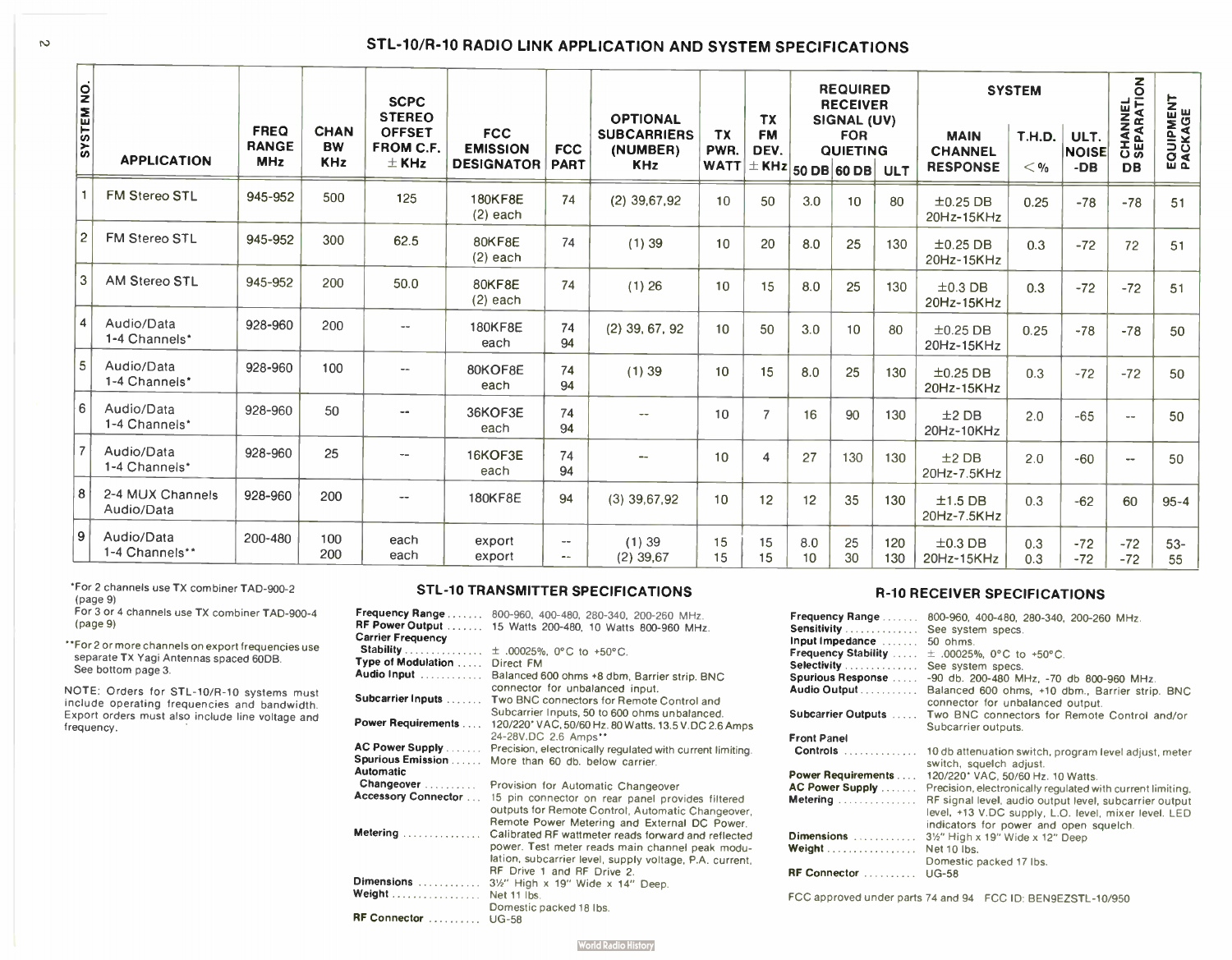

## DOMESTIC AND EXPORT STL-10 RADIO LINK SYSTEM PACKAGES



| Frequency<br><b>Band</b>          | <b>STL Transmitters and</b><br><b>Receivers - No Antennas</b>                                                                                                                                                                                                                                                                            | <b>STL Monaural Systems</b><br>with Antennas                                                                                                                                                                                                                   | <b>STL Stereo Systems</b><br>with Antennas                                                                                                                                                                                                                                                                                     |
|-----------------------------------|------------------------------------------------------------------------------------------------------------------------------------------------------------------------------------------------------------------------------------------------------------------------------------------------------------------------------------------|----------------------------------------------------------------------------------------------------------------------------------------------------------------------------------------------------------------------------------------------------------------|--------------------------------------------------------------------------------------------------------------------------------------------------------------------------------------------------------------------------------------------------------------------------------------------------------------------------------|
| 800-960<br>MHz.                   | \$3,250.00<br><b>PACKAGE 50 Mono</b><br>1 STL-10/950 transmitter<br>1 R-10/950 receiver for STL<br>See Systems 4, 5, 6, 7, Page 2<br>\$6,925.00<br><b>PACKAGE 51 Stereo</b><br>2 STL-10/950 transmitters<br>2 R-10/950 receivers for STL<br>1 HRC-10 transmitter combiner<br>1 MTS-1 receiver combiner<br>See Systems 1, 2 and 3, Page 2 | \$3,327.00<br><b>PACKAGE 50M</b><br>1 STL-10/950 Transmitter<br>1 R-10/950 Receiver<br>2 PG-1.7B Jumper Cables<br>2 K-1 Weatherproofing Kits<br>*TWO "N" FEMALE AND TWO "N"<br>MALE CONNECTORS AND 1/2"<br>TRANSMISSION LINE AND TWO<br>DISH ANTENNAS REQUIRED | \$7,002.00<br><b>PACKAGE 51S</b><br>2 STL-10/950 Transmitters<br>2 R-10/950 Receivers<br>1 HRC-10 Transmitter Combiner<br>1 MTS-1 Receiver Combiner<br>2 PG-1.7B Jumper Cables<br>2 K-1 Weatherproofing Kits<br>'TWO "N" FEMALE AND TWO "N"<br>MALE CONNECTORS AND 1/2"<br>TRANSMISSION LINE AND TWO<br>DISH ANTENNAS REQUIRED |
| 200-260<br>MHz.<br>Export<br>Only | \$3,250.00<br><b>PACKAGE 53</b><br>1 STL-10/215 transmitter<br>1 R-10/215 receiver for STL<br>See System 9, Page 2                                                                                                                                                                                                                       | \$3,654.00<br><b>PACKAGE 53M</b><br>1 STL-10/215 Transmitter<br>1 R-10/215 Receiver<br>2 YC-215 Yagi Antennas<br>2 PG-2B Jumper Cables<br>2 K-1 Grounding Kits<br>"TWO "N" FEMALE AND TWO "N"<br>MALE CONNECTORS AND 1/2"<br>TRANSMISSION LINE REQUIRED        | \$7.171.00<br><b>PACKAGE 53S</b><br>2 STL-10/215 Transmitters<br>2 R-10/215 Receivers<br>3 YC-215 Yaqi Antennas<br>3 PG-2B Jumper Cables<br>1 MTS-1 Receiver Combiner<br>3 K-1 Grounding Kits<br>'THREE "N" FEMALE AND THREE<br>"N" MALE CONNECTORS AND %"<br><b>TRANSMISSION LINE REQUIRED</b>                                |
| 280-340<br>MHz.<br>Export<br>Only | \$3,250.00<br><b>PACKAGE 54</b><br>1 STL-10/300 transmitter<br>1 R-10/300 receiver for STL<br>See System 9, Page 2                                                                                                                                                                                                                       | \$3,654.00<br><b>PACKAGE 54M</b><br>1 STL-10/300 Transmitter<br>1 R-10/300 Receiver<br>2 YC-300 Yagi Antennas<br>2 PG-2B Jumper Cables<br>2 K-1 Grounding Kits<br>*TWO "N" FEMALE AND TWO "N"<br>MALE CONNECTORS AND %"<br>TRANSMISSION LINE REQUIRED          | \$7,171.00<br><b>PACKAGE 54S</b><br>2 STL-10/300 Transmitters<br>2 R-10/300 Receivers<br>3 YC-300 Yagi Antennas<br>3 PG-2B Jumper Cables<br>1 MTS-1 Receiver Combiner<br>3 K-1 Grounding Kits<br>'THREE "N" FEMALE AND THREE<br>"N" MALE CONNECTORS AND 1/2"<br>TRANSMISSION LINE REQUIRED                                     |
| 400-480<br>MHz.<br>Export<br>Only | \$3,250.00<br><b>PACKAGE 55</b><br>1 STL-10/450 transmitter<br>1 R-10/450 receiver for STL<br>See System 9, Page 2                                                                                                                                                                                                                       | \$3,654.00<br><b>PACKAGE 55M</b><br>1 STL-10/450 Transmitter<br>1 R-10/450 Receiver<br>2 YC-450 Yaqi Antennas<br>2 PG-2B Jumper Cables<br>2 K-1 Grounding Kits<br>'TWO "N" FEMALE AND TWO "N"<br>MALE CONNECTORS AND 1/2"<br>TRANSMISSION LINE REQUIRED        | \$7,171.00<br><b>PACKAGE 55S</b><br>2 STL-10/450 Transmitters<br>2 R-10/450 Receivers<br>3 YC-450 Yaqi Antennas<br>3 PG-2B Jumper Cables<br>1 MTS-1 Receiver Combiner<br>3 K-1 Grounding Kits<br><b><i>'THREE "N" FEMALE AND THREE</i></b><br>"N" MALE CONNECTORS AND '%"<br>TRANSMISSION LINE REQUIRED                        |

Prices of antennas, transmission line and connectors are not included in the above package prices. For current prices of these items, contact Marti sales.

Specifications for above systems are on page 2.

Orders for radio lirks must include operating frequencies and bandwidth. Export orders must also include line voltage and frequency.



International Export



SPECIFICATIONS SUBJECT TO CHANGE WITHOUT NOTICE

## **MARTI** The performance-value leader in Broadcast Equipment.

4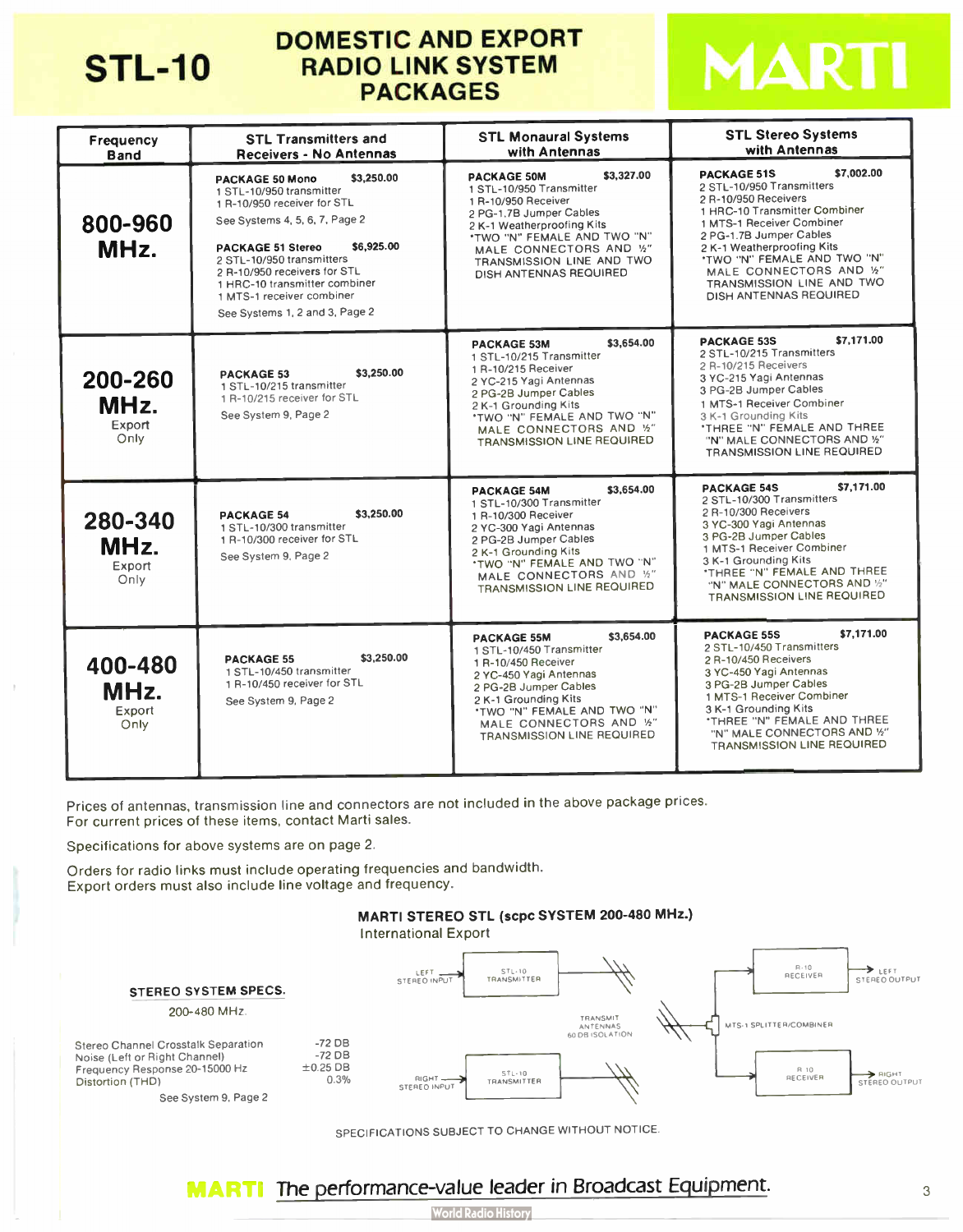## MODEL SCG-10 SUBCARRIER GENERATOR **MODEL SCD-10 SUBCARRIER DEMODULATOR**



\$695.00

## MODEL SCG-10 SUBCARRIER GENERATOR

The Marti Model SCG-10 Subcarrier Generator is designed to operate in SCA service with an FM broadcast transmitter or, with a Model SCD-10 Subcarrier Demodulator, to form a<br>subcarrier link on a microwave(STL) system.The SCG-10 has several options available which<br>allow it to perform a wide range of functions processing options include selectable pre-emphasis of zero, 75,150 or 225 microseconds. Low pass audio filters of 3 KHz. 5 KHz or 7.5 KHz are available. For subcarrier link systems using the SCD-10 demodulator, a compander encode board plugs into the generator and a decode board into the demodulator to adapt the system to audio companding. The SCG-10 employs an illuminated panel meter to aid in adjusting modulation and

subcarrier output level

## MODEL SCG-10 SUBCARRIER GENERATOR SPECIFICATIONS

|                                             | Subcarrier Frequency  Specify 26 KHz, 39 KHz, 41 KHz, 67 KHz, 92 KHz, Frequency test<br>jack on front panel.                                                                                                                                                                                                                                                                          |
|---------------------------------------------|---------------------------------------------------------------------------------------------------------------------------------------------------------------------------------------------------------------------------------------------------------------------------------------------------------------------------------------------------------------------------------------|
| Frequency Stability  ±0.18% -10°C to +50°C. |                                                                                                                                                                                                                                                                                                                                                                                       |
| Subcarrier Purity  Less than 0.5% THD.      |                                                                                                                                                                                                                                                                                                                                                                                       |
| Modulation  Direct FM                       |                                                                                                                                                                                                                                                                                                                                                                                       |
|                                             | FM Deviation  Factory set for ±7.5% of subcarrier frequency.                                                                                                                                                                                                                                                                                                                          |
| Modulator Distortion  Less than 1% THD      |                                                                                                                                                                                                                                                                                                                                                                                       |
|                                             | Audio Processing  Pre-Emphasis: Zero, 75 us, 150 us or 225 us, user selectable.<br>Low Pass Filters: Audio cut-off frequencies of 3 KHz, 5 KHz, or 7.5<br>KHz are specified with original equipment order. The lowest<br>possible cut-off frequency is recommended. Maximum cut-off is<br>12% of subcarrier frequency.<br>Companding: An optional compander encode board is available |
|                                             | for installation in the SCG-10 when used in a subcarrier link<br>having a SCD-10 subcarrier demodulator with a compander<br>decode board. Companding will reduce noise and can mask<br>certain types of main to sub crosstalk.                                                                                                                                                        |
|                                             | Frequency Response ±1.5 DB 25 Hz to 95% of low pass filter cut-off frequency.                                                                                                                                                                                                                                                                                                         |
|                                             | FM Noise More than 65 DB below 5 KHz deviation (measured through SCD-<br>10 demodulator directly connected to SCG-10 output, 225 us<br>without companding). With companding -72 DB.                                                                                                                                                                                                   |
|                                             | Audio Input Impedance  600 ohms balanced (screw terminals or "D" connector pins)                                                                                                                                                                                                                                                                                                      |
|                                             | Audio Input Level  Front panel adjustment -10 DBM to +8 DBM for 100% modulation.                                                                                                                                                                                                                                                                                                      |
|                                             | Muting Level  Adjustable from 0 DB to 40 DB below 100% modulation (soft mute)                                                                                                                                                                                                                                                                                                         |
|                                             | Muted Carrier Level  60 DB below rated Max. output level.                                                                                                                                                                                                                                                                                                                             |
|                                             | Subcarrier Output  Front panel adjustment 0.3 V. to 7 V. P-P into 600 ohm load. BNC<br>connector.                                                                                                                                                                                                                                                                                     |
|                                             | Remote Control  Subcarrier can be remotely controlled by grounding a pin of<br>accessory "D" connector.                                                                                                                                                                                                                                                                               |
|                                             | Metering  Illuminated panel meter indicates peak modulation or subcarrier<br>output level.                                                                                                                                                                                                                                                                                            |
|                                             | Controls  Meter switch, subcarrier control switch, modulation level, auto-<br>matic mute delay, mute level, subcarrier output level, subcarrier<br>frequency. Subcarrier frequency test jack also located on front<br>panel.                                                                                                                                                          |
|                                             | Connectors  BNC Jack for subcarrier output, 9 pin "D" connector for balanced<br>audio input, remote control, FSK/subaudible input, ground, +18-<br>20V. input, +13.5V input. AC receptacle. No. 6-32 screw terminals<br>for balanced 600 ohm audio input.                                                                                                                             |
|                                             | RF Protection  All input/output circuits filtered for RF. Totally shielded and<br>bonded aluminum enclosure.                                                                                                                                                                                                                                                                          |
| Operating Temp. Range  -10°C to +50°C.      |                                                                                                                                                                                                                                                                                                                                                                                       |
|                                             | Power Requirements 120/220* VAC 50/60 Hz 10 watts, or 12-14 V. DC at 50 MA., or 24-28<br>V. DC at 70 MA.**                                                                                                                                                                                                                                                                            |
|                                             | Dimensions  19" wide x 12" deep x 1%" high.                                                                                                                                                                                                                                                                                                                                           |
|                                             | Weight  4.5 lbs. net, domestic packed 9 lbs.                                                                                                                                                                                                                                                                                                                                          |

SPECIFICATIONS AND PRICES ARE SUBJECT TO CHANGE WITHOUT NOTICE.



S695.00

## MODEL SCG-10 SUBCARRIER DEMODULATOR

The Model SCD-10 Subcarrier Demodulator is designed for use with Model SCG-10 Subcarrier Generator to provide a high quality subcarrier channel on a microwave link ( STL) or FM station. The SCD-10 may be specified for operation on a standard subcarrier frequency used in FM broadcasting. The subcarrier input to operation on a standard subcarrier frequency used<br>in FM broadcasting. The subcarrier input to this demodulator should be from a high quality FM<br>receiver having adequate IF bandwi

exerting acceptance in paramount with group delay characteristics surfice in the Marti R-10 Receiver with 200 KHz phase linear IF filter is excellent in this respect.<br>The SCD-10 has several options available, allowing it t board plugs into the demodulator and an encode board into the generator to adapt the system to audio companding.

The SCD-10 employs an illuminated panel meter to aid in adjusting subcarrier input level and audio output.

## MODEL SCD-10 SUBCARRIER DEMODULATOR SPECIFICATIONS

|                                        | Subcarrier Frequency  Specify 26 KHz, 39 KHz, 41 KHz, 67 KHz, or 92 KHz.                                                                                                                                                                                                                                                                                                                                                                                                                                                                                                                                                  |
|----------------------------------------|---------------------------------------------------------------------------------------------------------------------------------------------------------------------------------------------------------------------------------------------------------------------------------------------------------------------------------------------------------------------------------------------------------------------------------------------------------------------------------------------------------------------------------------------------------------------------------------------------------------------------|
|                                        | Subcarrier Input  0.1 to 1 V. RMS, 10K ohms impedance, BNC connector. (Panel<br>adjustment)                                                                                                                                                                                                                                                                                                                                                                                                                                                                                                                               |
|                                        | Demodulator Distortion  Phase locked FM detector has less than 0.6% THD.                                                                                                                                                                                                                                                                                                                                                                                                                                                                                                                                                  |
|                                        | Audio Processing De-Emphasis: Zero, 75 us, 150 us, or 225 us, user<br>selectable.<br>Low Pass Filters: Audio cut-off frequencies of 3 KHz, 5 KHz, or 7.5<br>KHz are specified with original equipment order. The lowest pos-<br>sible cut-off frequency is recommended. Maximum cut-off is 12%<br>of subcarrier frequency.<br>Companding: An optional compander decode board is available<br>for installation in the SCD-10 when used in a subcarrier link having<br>a SCG-10 subcarrier generator with a compander encode board.<br>Companding will reduce noise and can mask certain types of main<br>to sub crosstalk. |
|                                        | Frequency Response ±1.5 DB 25 Hz to 95% of low pass filter cut-off frequency.                                                                                                                                                                                                                                                                                                                                                                                                                                                                                                                                             |
|                                        | Signal/Noise Ratio  More than 65 DB below 5 KHz deviation (using SCG-10 as signal<br>source directly connected to SCD-10 input, 225 us.                                                                                                                                                                                                                                                                                                                                                                                                                                                                                   |
|                                        | Audio Output Level  +10 DBM maximum output level balanced and isolated into 600<br>ohms. Front panel adjustment range -60 DBM to +10 DBM.                                                                                                                                                                                                                                                                                                                                                                                                                                                                                 |
|                                        | Subcarrier Squelch , Front panel adjustable squelch relay will squelch audio output<br>over subcarrier level range of 0.1 to 2.0 volt input. Normally open<br>relay contacts available at accessory "D" connector for external<br>functions. LED on front panel indicates "squelch open" condition.                                                                                                                                                                                                                                                                                                                       |
|                                        | Metering  Illuminated panel meter indicates subcarrier input level or audio<br>output level.                                                                                                                                                                                                                                                                                                                                                                                                                                                                                                                              |
|                                        | subcarrier input level adjust, audio output level adjust.                                                                                                                                                                                                                                                                                                                                                                                                                                                                                                                                                                 |
|                                        | Connectors  BNC jack for subcarrier input, 9 pin "D" connector for balanced<br>audio output, squelch relay contacts. FSK output, ground, +18-20<br>V. input, +13.5 V. input. AC receptacle. No. 6-32 screw terminals<br>for balanced 600 ohm output.                                                                                                                                                                                                                                                                                                                                                                      |
|                                        | RF Protection  All input/output circuits filtered for RF. Totally shielded and<br>bonded aluminum enclosure.                                                                                                                                                                                                                                                                                                                                                                                                                                                                                                              |
| Operating Temp. Range  -10°C to +50°C. |                                                                                                                                                                                                                                                                                                                                                                                                                                                                                                                                                                                                                           |
|                                        | Power Requirements 120/220" V. AC 50/60 Hz 10 watts, or 12-14 V. DC at 50 MA., or<br>24-28 V. DC at 70 MA."                                                                                                                                                                                                                                                                                                                                                                                                                                                                                                               |
|                                        | Dimensions  19" wide by 12" deep x 1%" high.                                                                                                                                                                                                                                                                                                                                                                                                                                                                                                                                                                              |
|                                        | Weight  4.5 lbs. net, domestic packed 9 lbs.                                                                                                                                                                                                                                                                                                                                                                                                                                                                                                                                                                              |

COMPANDING OPTION 800-283: One Plug-in board each for SCG-10 and SCD-10

## SYSTEM SPECIFICATIONS

| 10% Injection<br>225 us. Pre-Emphasis<br>(NO COMPANDING) |     | Back to Back<br><b>KHz Bandwidth</b> | $-5$ |     | STL-10 Link<br><b>KHz Bandwidth</b> | 7.5 | 10% Injection<br>0 us. Pre-Emphasis<br>WITH COMPANDING |           | Back to Back<br><b>KHz Bandwidth</b> | '.5    |     | STL-10 Link<br>KHz Bandwidth |
|----------------------------------------------------------|-----|--------------------------------------|------|-----|-------------------------------------|-----|--------------------------------------------------------|-----------|--------------------------------------|--------|-----|------------------------------|
| NOISE DB                                                 | 66  | 65                                   | 64   | 64  | 60                                  | 57  | NOISE DB                                               | フロ<br>, , | 73                                   | 73     | 70  | 70                           |
| DISTORTION %                                             | 1.2 | $\cdot$                              | .35  | 1.4 | .5                                  | .6  | <b>DISTORTION %</b>                                    | -2        | 1.2                                  | .35    | . 4 | .5                           |
| <b>CROSSTALK MAIN-SUB DB</b>                             | --  | $-$                                  | $-$  | 55  | 52                                  | 49  | <b>CROSSTALK MAIN-SUB DB</b>                           | $\sim$    | $-$                                  | $\sim$ | 58  | 55                           |

## <sup>4</sup> MARTI The performance-value leader in Broadcast Equipment.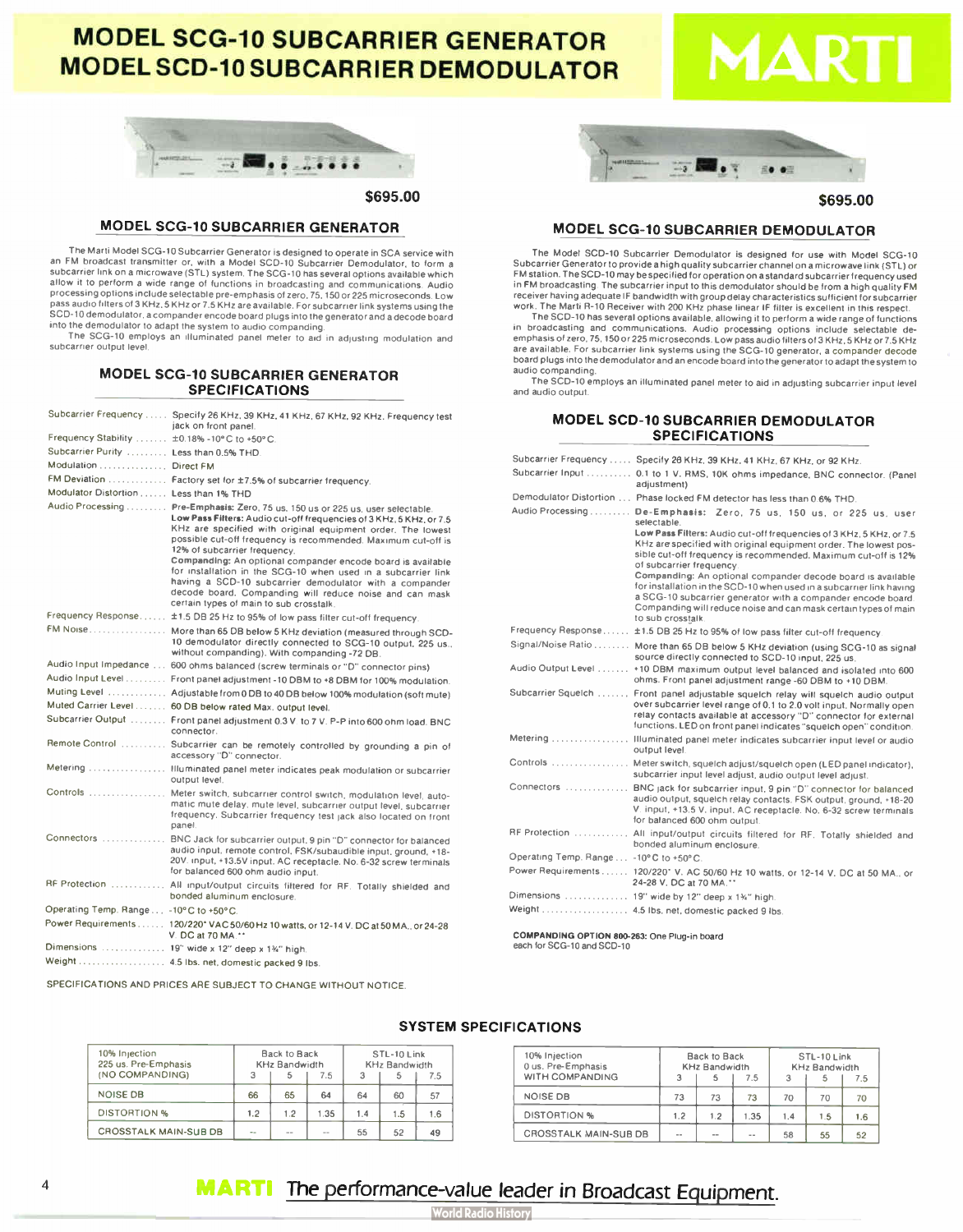

## ATS-15D TRANSMITTER SWITCHER



\$750

| Application                      |  |
|----------------------------------|--|
| Switching Activation             |  |
| Operation<br>Standby Power       |  |
| Power Requirements<br>Dimensions |  |
| Weight                           |  |

ATS-15D TRANSMITTER SWITCHER SPECIFICATIONS

Provides switching between two Marti transmitters at power levels up to 50 watts. .5db loss or less with type female connectors. DC samples of relative power output are provided from each transmitter to the switcher through adjustable pots to a voltage comparator. Switching can be set to occur at any RF power level.<br>pots to a voltage comparator. Switching can be set to occur at any RF power level.<br>Unit can be operated from front panel and terminals are Operation Unit can be operated from front panel and terminals are provided on the back for remote operation. Standby Power The ATS-15D can be operated with the Marti UPS- 12 uninterruptible power supply, so when AC power is lost DC power is supplied through the ATS-15D to both transmitters. Power Requirements The ATS-15D operates off 12 V.DC furnished by both transmitters. Dimensions 13/<sup>4</sup> " High x 19" Wide x 13" Deep. Weight 3 Pounds 9 Oz.

## ASO -200D RECEIVER SWITCHER



\$650

| A <b>pplication</b>         | Provides Audio and SCA switching between two receivers on the same frequency.                                                                                                                                                                                               |
|-----------------------------|-----------------------------------------------------------------------------------------------------------------------------------------------------------------------------------------------------------------------------------------------------------------------------|
| <b>Switching Activation</b> | The ASO-200D switches all functions to the backup receiver upon loss of signal to the main receiver. The<br>switching threshold is determined by the setting of the squelch relay in each receiver.                                                                         |
| Remote Operation            | The standby receiver may be selected by using a latching relay tied to the station's remote control. A positive<br>voltage output indicates which receiver is in use and the remote signal level sample is also available to be<br>metered by the station's remote control. |
| Local Operation             | Two leds are provided on the front panel to indicate which receiver is in use. The standby receiver can be<br>selected by pushing the test switch.                                                                                                                          |
| Fail-safe                   | The ASO-200D provides two separate fail-safe outputs both normally closed, and open contacts are available.                                                                                                                                                                 |
| Power Requirements          | 12 volts D.C. - supplied by each receiver.                                                                                                                                                                                                                                  |
| Dimensions                  | 1%" High x 19" Wide x 13" Deep.                                                                                                                                                                                                                                             |
|                             | 3 Pounds                                                                                                                                                                                                                                                                    |
|                             |                                                                                                                                                                                                                                                                             |

ASO -200D RECEIVER SWITCHER SPECIFICATIONS

#### **MW-500 SPECIFICATIONS**

| <b>Frequency Range</b><br>Gain (Power)<br>Output (Power).<br>Selectivity | 944-952 MHz.<br>60 DB Max. (Adjustable 35-60 DB)<br>+27 DBM (500 MW.) maximum operating power +30 DBM (1 watt)<br>maximum output.<br>MW-500 has three section input and output bandpass filters. 3 DB band-                                                                                                         |                                                                                                                                                                                                                                |
|--------------------------------------------------------------------------|---------------------------------------------------------------------------------------------------------------------------------------------------------------------------------------------------------------------------------------------------------------------------------------------------------------------|--------------------------------------------------------------------------------------------------------------------------------------------------------------------------------------------------------------------------------|
|                                                                          | width ± 3 MHz. NOTE: One or more external bandpass cavity resonators<br>may be required for additional selectivity.                                                                                                                                                                                                 | \$2495                                                                                                                                                                                                                         |
| <b>Emission and</b>                                                      |                                                                                                                                                                                                                                                                                                                     |                                                                                                                                                                                                                                |
| <b>Bandwidth</b><br><b>Stability</b>                                     | Meets requirements of Part 74.535 (g).<br>Input-output antenna and coaxial line attenuation must exceed amplifier<br>gain for stability.                                                                                                                                                                            | The Model MW-500 MICROWAVE BOOSTER<br>powe<br>is designed to receive, amplify and redirect an<br>any p<br>Wher                                                                                                                 |
| Metering                                                                 | Accurate RF output power meter is provided on front panel. (0-2 watts) AC<br>supply and battery voltage can be measured at accessory connector on rear<br>of unit.                                                                                                                                                  | aural STL signal over or around an obstructing<br>object in the direct path between the transmit-<br>consi<br>ting and receiving antennas. Since the booster<br>repea<br>uses the same frequency for re-transmitting,<br>nal b |
| <b>Connectors</b>                                                        | Input and output RF connectors are UG-58 (Type N Female.) Accessory<br>connector is subminiature D 15 pin male.                                                                                                                                                                                                     | scarce spectrum is conserved. The booster will<br>opera<br>provide a maximum of 500 milliwatts output<br>merci                                                                                                                 |
| Power Supply.                                                            | Internal AC Supply - Precision regulated 13.6V supply with current limiting<br>and thermal shut-down. AC supply also charges internal battery at constant<br>voltage. 115V 60 Hz standard. 220 V. 50 Hz available on request. Internal<br>Battery Supply - A 12 volt 6.5 amp-hour sealed lead-acid maintenance free | <b>BOOSTER</b>                                                                                                                                                                                                                 |
| Temp. Range<br><b>Dimensions</b><br>Weight                               | battery is included in the MW-500 for back-up power. This battery is<br>charged by the AC supply and will power the unit up to 36 hours.<br>-20°C to +50°C operating<br>31/2" High x 19" Wide x 12" Deep.<br>FCC ID: BEN9EZMW-500<br>Net 12 lbs. with battery. Domestic packed 17 lbs.                              | OBSTRUCTION<br><b>STUDIO</b>                                                                                                                                                                                                   |



power. It will also provide 60 DB power gain at any point it is inserted in the microwave path. Where applicable. the MW-500 can provide considerable cost savings over other types of repeaters. The MW-500 is available with internal battery backup and charger capable of operating the unit for 36 hours without com-

**MW-500** AURAL

BOOSTER



mercial power.

## UPS-12 UNINTERRUPTIBLE POWER SYSTEM

#### \$425 LESS BATTERY

The Marti model UPS-12 is a battery backup power system designed for use with Marti equipment capable of both AC and 12V. DC operation. The system will instantly and auto-matically switch to a battery power source when the primary AC power fails. The UPS-12<br>is suited for backup power for Marti STL-10/R-10 Radio Link Systems as well as Marti APT-15/CR-10 automatic relay stations and TSL-15 data links.

The DC power source is a sealed 12 Volt GEL Electrolyte maintenance free Lead- Acid battery

REFER TO PRICE LIST FOR BATTERY OPTIONS & PRICES.



of sufficient amp- hour capacity to power the equipment for the required length of time. Batlocally to avoid shipping charges.

The Model UPS- 12 is equipped with a precision constant voltage "Taper" battery charger to maintain trie battery in a charged condition. The charger is set at 13.6 volts and is current limited to three amps ( for battery discharged to 10 volts). Fully charged batteries are tricklecharged by the constant- voltage charger.

teries of 24, 38 and 60 amp- hours are available. The user may choose to purchase the battery

| <b>UPS-12 SPECIFICATIONS</b> |                                                                            |  |  |  |
|------------------------------|----------------------------------------------------------------------------|--|--|--|
| Type of System               | DC-DC (Loss of primary AC power causes relay to select 12 Volt             |  |  |  |
|                              | battery power.)                                                            |  |  |  |
| Panel Indicators             | Led indication of AC or DC operation.                                      |  |  |  |
| DC Power Source              | Sealed maintenance free GEL Electrolyte Lead-Acid battery rated a          |  |  |  |
|                              | Volts 24 Amp. hours. The battery is external and priced separately. Option |  |  |  |

ad-Acid battery rated at 1<mark>2</mark><br>I priced separately. Optional volts 24 Amp. hours. The battery is external and priced separately. Optional<br>batteries of 38 and 60 A/H available.<br>AC Power Source ...... 120 V. 50-60 Hz (220 V. AC Available on special order) AC source must be

same as radio equipment source.<br>Precision constant voltage charging with current limiting and trickle<br>charge. 3 amp. current limit.

| <b>DC Polarity</b> |                                                                          |
|--------------------|--------------------------------------------------------------------------|
| Protection         | Circuit breaker, fuse and diode reduce reverse polarity damage.          |
| Connectors         | Screw terminals for DC, 3-Pin, receptacle for AC.                        |
| Panel Size         | Standard 19" x 3".                                                       |
| UPS-12 Weight      | 3% Lbs.                                                                  |
| Battery Weight     | 19.5 Lbs. shipped separately. Approved for shipment as "Dry Cell" by DOT |
|                    | and lata.                                                                |

## **MARTI** The performance-value leader in Broadcast Equipment.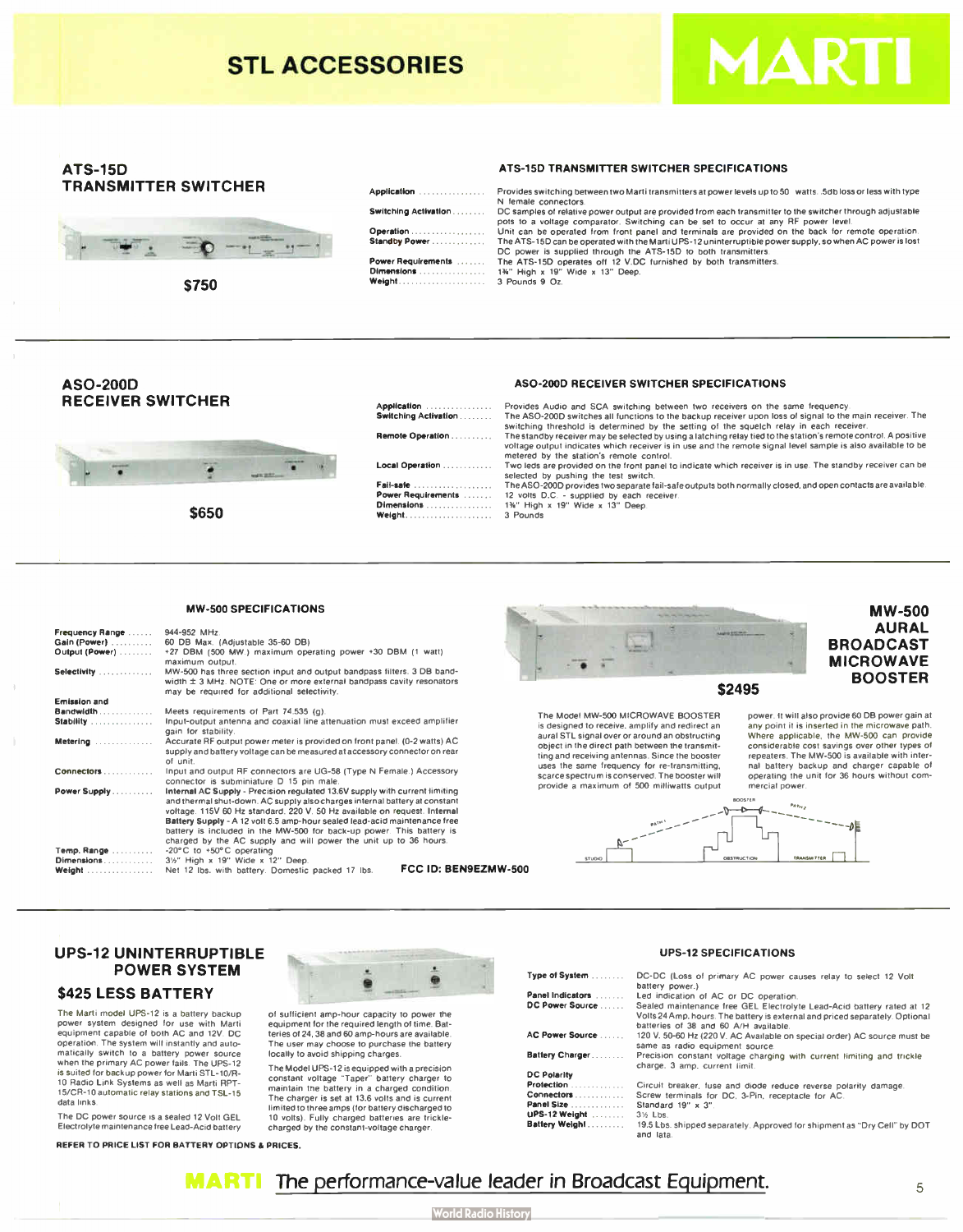## **DIGITAL AURAL BROADCAST** STL-23 STUDIO-TRANSMITTER LINKS

## 23 GHz DIGITAL STL

\* Simplex (STL) and duplex (STL/TSL) links available

- $\star$  FCC type accepted under parts 21 and 94
- \* Compatible with digital PCM video format processors ( not included)
- $\star$  Typical stereo audio quality delivered to broadcast transmitter using 16 bit processor:

RESPONSE: 10-20.000 Hz ± 0.5 DB NOISE: - 90 DB DISTORTION: Less than . 005% STEREO SEPARATION: More than 80 DB

The Marti STL-23 digital studio- transmitter link deliversall the remarkable performance of today's compact disc digital audio to the input of the broadcast transmitter. With a dynamic range of better than 90 DB and stereo separation of more than 80 DB, the STL-23 emphasizes the obsolescence of the old " composite" STL concept. The STL-23 transmitter, receiver and subcarrier boards are located inside the weatherproof antenna assembly for cost saving and ease of installation. When comparing the cost of the STL-23 to 950 MHz " composite" STL's, the cost of antennas, coaxial cable and connectors, subcarriers and telemetry return link with antennas must be charged to the real costs of 950 MHz STL's. Such comparison will show the STL-23 to be cost effective. Microwave path length at 23GHz is limited by atmospheric absorption, with rainfall having the greatest effect. Contact Marti for data for use in calculation of 23GHz links in your area.

> PACKAGE A (5003E) BASIC VIDEO

1 Transmitter with 24" antenna

| 1 Heceiver with 24" antenna                                                                    | \$7,850.00  |
|------------------------------------------------------------------------------------------------|-------------|
| PACKAGE B (5006E)<br><b>STEREO STL WITH SUBCARRIER</b>                                         |             |
| 1 Transmitter with 24" antenna                                                                 |             |
| 1 Receiver with 24" antenna                                                                    |             |
| 1 Subcarrier channel (studio to transmitter, 12 KHz BW)                                        |             |
|                                                                                                | \$9,300.00  |
| <b>PACKAGE C</b>                                                                               |             |
| <b>STEREO STL WITH BIDIRECTIONAL SUBCARRIER</b>                                                |             |
| 2 Transmitter/Receiver with 24" antenna                                                        |             |
| 1 Subcarrier channel (studio to transmitter, 12 KHz BW)                                        |             |
| 1 Subcarrier channel (transmitter to studio, 12 KHz BW)                                        | \$12,150.00 |
| PCM-601ES 16 Bit Digital Processor                                                             | \$1,400.00  |
| <b>OPTIONS:</b>                                                                                |             |
|                                                                                                |             |
| <b>COLOR VIDEO</b> - For high quality video applications                                       |             |
| order option RS-250B                                                                           | \$1,000.00  |
| TO ADD SUBCARRIERS ABOVE VIDEO BAND (6.2-8 MHz)                                                |             |
| Order option "WB"                                                                              | \$525.00    |
| and option "SCI"                                                                               | \$1,340.00  |
| NOTE: Equipment packages include Badome cover for 24" shrouded aptennes, mounting bardware for |             |

NOTE: Equipment packages include Hadome cover for 24" shrouded antennas, mounting hardware for<br>3% or 4 % inch O.D., 24 V.AC power transformers, installation manual. No RF coaxial cable or waveguide<br>is required on 24" anten available - add \$5.000 to package prices

FCC LICENSING: License application is made on form 402 under FCC part 94 "Private operational r ixed microwave service. " Part 94 frequencies are not coordinated by SBE. For frequency search and<br>filing application, contact FCC Approved Date Base Service such as Spectrum Planning (214) 680-1000, Moffet. Larson and Johnson ( 703) 841-0500. Com Search ( 703) <sup>620</sup>-6300. MFG in USA by Racon. FCC ID B2N9CL 10050,

STL-<sup>23</sup>

| <b>SPECIFICATIONS</b> |  |
|-----------------------|--|
|-----------------------|--|

| Frequency Band 21.2 to 23.6 GHz<br>FM Deviation  ± 7 MHz, designator 33800F9<br>Channel Capacity1 video plus 2 full duplex audio/data/control subcarriers<br>AntennaShrouded 24 inch, 38 DBI, V or H polarization, 2°<br>beamwidth, +57 DBM ERP, with Radome<br>Alarms Loss of carrier alarm 10-15 VDC/1K ohms |
|----------------------------------------------------------------------------------------------------------------------------------------------------------------------------------------------------------------------------------------------------------------------------------------------------------------|
|                                                                                                                                                                                                                                                                                                                |
| <b>Transmitter</b><br>Power Output 65 mw typical (+ 18 DBM)<br>Frequency Stability  ± .02% - 30°C to 55°C<br>Spurious Output Meets FCC part 94 requirements<br>Video Input1 Vp-p 75 ohms<br>Subcarrier Input  0 DBM 600 ohm bal. screw terminals                                                               |
| <b>Receiver</b><br>Noise Figure 22 DB nominal<br>Threshold 77 DB<br>Video Output 1 Vp-p 75 ohms<br>Subcarrier Output  0 DBM 600 ohms bal. screw terminals                                                                                                                                                      |
| Power                                                                                                                                                                                                                                                                                                          |
| <b>Requirements</b> 30 watts, 120 VAC into class 2 UL 24 V, transformer<br>240 VAC and DC options available - contact factory.                                                                                                                                                                                 |
| <b>Weight</b> $\ldots$ , $\ldots$ , $\ldots$ , $\ldots$ , 25 lbs.                                                                                                                                                                                                                                              |
| Mounting 3.5 inch O.D. vertical pipe<br>Options                                                                                                                                                                                                                                                                |
| (contact factory)Hot standby switching, optical alignment tool, hori-<br>zontal pipe mounting kit, 4.5 inch O.D. pipe mtg.<br>hardware kit, 48" antenna                                                                                                                                                        |

PRICES AND SPECIFICATIONS SUBJECT TO CHANGE WITHOUT NOTICE

## TC-8 and ARC-16 REMOTE CONTROL SYSTEMS



| <b>FEATURES</b> |                               | TC-8 | <b>ARC-10</b> |  |
|-----------------|-------------------------------|------|---------------|--|
|                 | * Metering Channels           | 8    | 16            |  |
|                 | $\star$ Status Inputs         | 8    | 16            |  |
|                 | * Raise & Lower Outputs       | 8    | 16            |  |
|                 | * Delayed Failsafe Output     | Yes  | Yes           |  |
|                 | * One Person Calibration      | Yes  | Yes           |  |
|                 | ★ Non-Volatile Memory         | Yes  | Yes           |  |
|                 | * Large Dot-Matrix Display    | Yes  | Yes           |  |
|                 | * Optional Computer Interface | Yes  | Yes           |  |
|                 | * Radio or Wire Link          | Yes  | Yes           |  |
|                 | ★ Space Saving 1%" Rack Units | Yes  | Yes           |  |

The AMD model TC-8 (8 Channel) and ARC-16 (16 Channel) Remote Control systems are simple to operate, reliable, and cost effective. They are available for operation with Telco, STL, SCA or TSL with interface options for antenna monitor, computer or DTMF telephone. Status alarms may be programmed to display at the transmitter and studio and, optionally, call a programmed series of numbers with a voice message. Dial-up with speech may be added to either the transmitter or studio end, as well as the computer interface.

| $TC-8$        | AMD, Inc. 8 Channel Remote Control (2 Units)                            | \$2,495.00 |
|---------------|-------------------------------------------------------------------------|------------|
| ARC-16        | AMD, Inc. 16 Channel Remote Control (2 Units)                           | \$3,495.00 |
| <b>ARC-16</b> | 16 Channel single unit configuration with telco/speech unit for control |            |
|               | from any telephone                                                      | \$2,495.00 |
| $IP-8$        | Relay interface panel (10 Amp) 8 each status, raise, lower + failsafe.  |            |
|               | Two units required for ARC-16.                                          | \$495.00   |
| $CI-8$        | Computer interface for IBM-PC                                           | \$495.00   |
| <b>TSU</b>    | Telephone/Speech unit permits control from telephone using DTMF.        |            |
|               | Also call-out alarms.                                                   | \$595.00   |
| <b>SSI</b>    | Studio status indicator.                                                | \$150.00   |
| <b>SID</b>    | Studio I/O unit                                                         | \$495.00   |
| AMI           | Antenna monitor interface (6 towers on 2 channels)                      | \$350.00   |
| SCA-1         | Subcarrier receiver-Specify FM frequency and 67 or 92 KHz.              | \$168.00   |

SPECIFICATIONS AND PRICES ARE SUBJECT TO CHANGE WITHOUT NOTICE

## 6 **MARTI** The performance-value leader in Broadcast Equipment.

General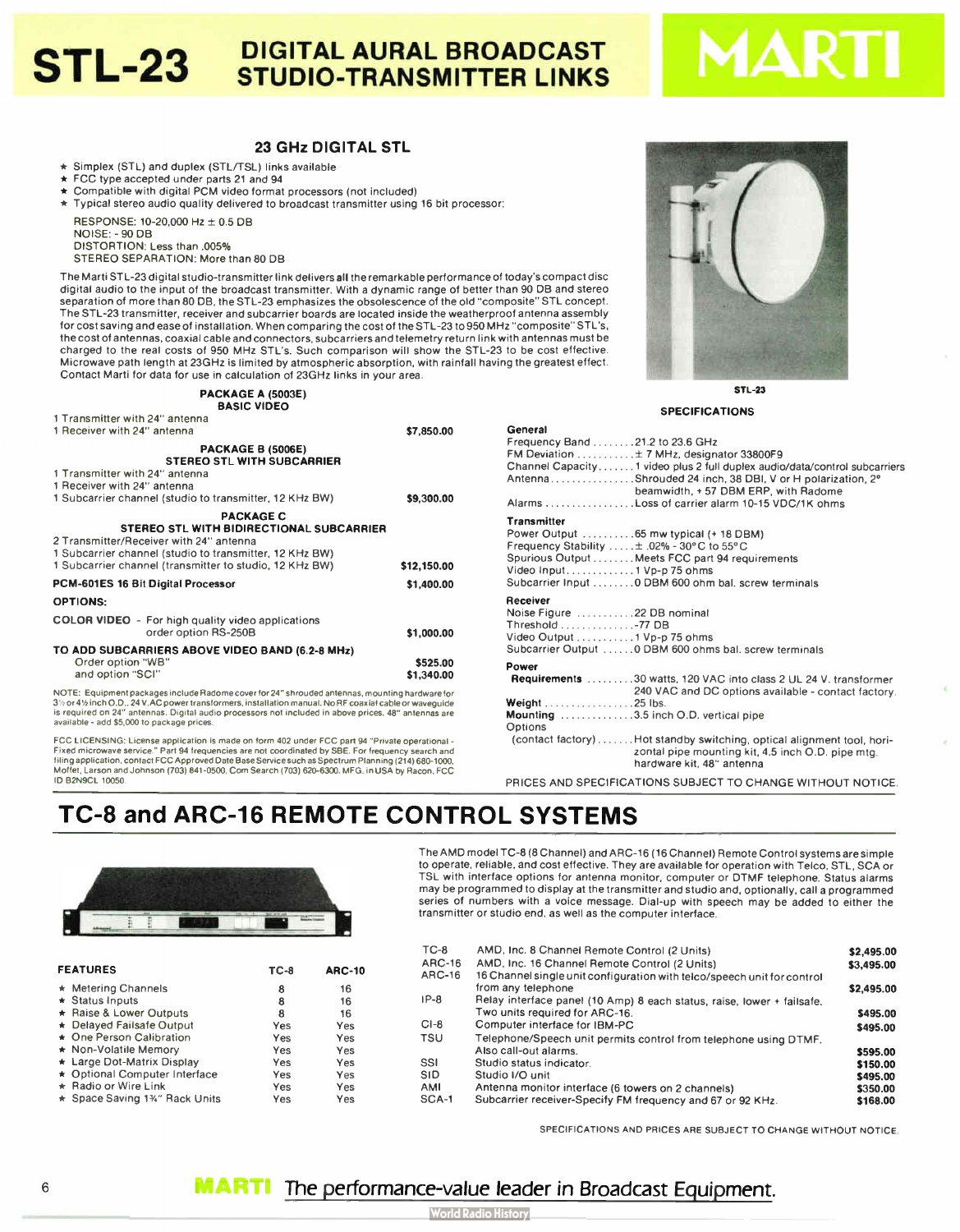## MODEL TSL-10 MODEL TSL-15 MODEL TSL-30

TELEMETRY LINKS

# MA

## MARTI TSL-10 SYSTEMS FOR PART 94, 928-960 MHz

If you are serious about data/voice transmission (TSL, ICR, TRL, etc.), you should look at part 94 "Private Operational- Fixed Microwave Service" in the 928-960 MHz band. Bandwidths of 25, 50, 100 and 200 KHz are available to broadcasters for many uses except the final link of an STL. These frequencies are professionally data base coordinated interference free channels for reliable communications. Marti has been providing FCC authorized equipment for this service over the past three years. Bandwidths are licensed based upon demonstrated need: the wider channels reserved for wide band FM, high data rate, or multichannel uses. Marti multichannel systems are not timeshared, which means that data flows continuously on each channel. License application is on Form 402. Frequency coordination is by approved firms like Spectrum Planning ( 214) 680-1000, Moffet, Larson and Johnson ( 703) 841-0500, Com Search ( 703) 620-6300. If you have requirements not met by the following part 94 pacakges, contact Marti for assistance.

| PACKAGE 94-1 SINGLE CHANNEL \$3,250.00<br>1 STL-10 Transmitter<br>1 R-10 Receiver |            | <b>PACKAGE 94-4 FOUR CHANNELS \$7,420.00</b><br>1 STL-10 Transmitter<br>1 R-10 Receiver<br>3 Subchannels |            |
|-----------------------------------------------------------------------------------|------------|----------------------------------------------------------------------------------------------------------|------------|
| <b>PACKAGE 94-2 TWO CHANNELS</b><br>1 STL-10 Transmitter<br>1 R-10 Receiver       | \$4,640.00 | <b>Additional Receive sites</b>                                                                          | \$2,320.00 |
| 1 Subchannel<br>PACKAGE 94-3 THREE CHANNELS \$6,030.00                            |            | Antenna systems for above packages depend<br>upon path length, number of receive sites, etc.             |            |

1 STL-10 Transmitter 1 R-10 Receiver 2 Subchannels

Antenna systems for above packages depend Contact factory for assistance. For transmitter

and receiver specifications, see page 2.



#### TSL-10 FEATURES ( PART 94, 928-960 MHz)

- \* Four continuous data/voice channels on single carrier.
- Multiple receive sites possible.
- 25 KHz, 50 KHz, 100 KHz, 200 KHz bandwidths available.
- Transmitter FCC authorized for part 94 service. FCC ID: BEN9EZSTL-10/950
- \* Battery Backup Available with Marti UPS- 12.



## MARTI TSL-15 AND TSL-30 SYSTEMS FOR PART 74, 450-456 MHz

The Marti TSL-15 and TSL-30 Telemetry Links provide reliable telemetry circuits for AM, FM and television stations. Expensive and unreliable Telco lines can now be replaced with cost effective Marti TSL Systems. These links are simple to install, easy to operate and maintain. Marti has assembled complete equipment packages consisting of Transmitter. Receiver, Vagi Antennas. Identifier and optional items.

| TSL-30 PACKAGE (30 WATTS)<br>1 RPT-30/450 Transmitter<br>1 CR-10/450 Receiver<br>1 Model 1300 Station Identifier<br>1700-253 Rack Mounting Kit   |            | Frequen<br>Modulati                                            |
|--------------------------------------------------------------------------------------------------------------------------------------------------|------------|----------------------------------------------------------------|
| <b>PACKAGE PRICE</b>                                                                                                                             | \$3,129.50 | Frequen<br>Respon                                              |
| <b>TSL-15 PACKAGE (15 WATTS)</b><br>1 RPT-15/450 Transmitter<br>1 CR-10/450 Receiver                                                             |            | <b>Distortio</b><br>Signal to<br>Ratio                         |
| 1 Model 1300 Station Identifier<br>1 RMH-3B Rack Shelf                                                                                           |            | <b>TRANSM</b><br>See speo                                      |
| <b>PACKAGE PRICE</b>                                                                                                                             | \$2.544.50 | <b>RECEIVI</b><br>See spe                                      |
| PART 74 TSL ANTENNA PACKAGE*<br>26 Element, 10 db gain Yagi Antenna<br>1 PG-2A Jumper Cable<br>1 PG-2B Jumper Cable<br>2 K-1 Weatherproofing Kit |            | <b>STATIO</b><br>A model<br>for all do<br>ter. Call<br>when TS |
| <b>PACKAGE PRICE</b>                                                                                                                             | \$404.00   | DDT 00.                                                        |

#### SYSTEM SPECIFICATIONS

| Frequency              | (Group P) 450.01, 450.02, 450.98, 450.99<br>455.01.455.02.455.98.455.99 MHz.<br>FCC 74.402 (a) (7) |
|------------------------|----------------------------------------------------------------------------------------------------|
|                        | <b>Modulation</b> , 10F3 $(\pm 1.5 \text{ KHz}$ Deviation)                                         |
| Frequency              |                                                                                                    |
| $Response \ldots$      | 50 Hz - 2800 Hz $\pm$ 2.0 DB                                                                       |
| Distortion 2% THD      |                                                                                                    |
| <b>Signal to Noise</b> |                                                                                                    |
| <b>Ratio</b> 45 DB     |                                                                                                    |
| <b>TRANSMITTER</b>     | See specification for RPT 15/450 or RPT-30.                                                        |

ER

ecification for CR 10/450 receiver.

#### **N IDENTIFIER**

1300 station identifier is required by FCC rules  $\delta$  mestic TSL systems to identify the TSL transmitsigns for the identifier are assigned by the FCC SL frequencies are approved.

RPT-30 FCC ID: BEN9EZRPT30-450 RPT-15 FCC ID: BEN9EZRPT15-450

•Package prices do not include cost of two " N" female and two "N" male connectors and %" transmission line.



**RPT-30 TRANSMITTER** 

#### TSL-15 AND TSL-30 FEATURES ( PART 74, 450-456 MHz)

- Choice of Transmitter Power 15 or 30 watts Continuous **Duty**
- Transmitters are FCC type accepted.
- \* Super-Selective Receiver with 90 db spurious rejection.
- Test Meter built into both transmitter and receiver.
- $\star$  Receiver has adjustable squelch and carrier operated relay.
- Built-in modulation control.
- Internal AC supply in transmitter and receiver with provision for external DC operation. (UPS-12)
- **Optional Automatic Station Identifier**
- Analog or Digital Telemetry or Voice Modulation in 50 Hz-2800 Hz band.
- Mic and Line Level inputs with mixing controls.
- Built in 27 Hz status channel with relay contacts.
- 



CR -10 RECEIVER

SPECIFICATIONS AND PRICES ARE SUBJECT TO CHANGE WITHOUT NOTICE

The performance-value leader in Broadcast Equipment. **MARTI**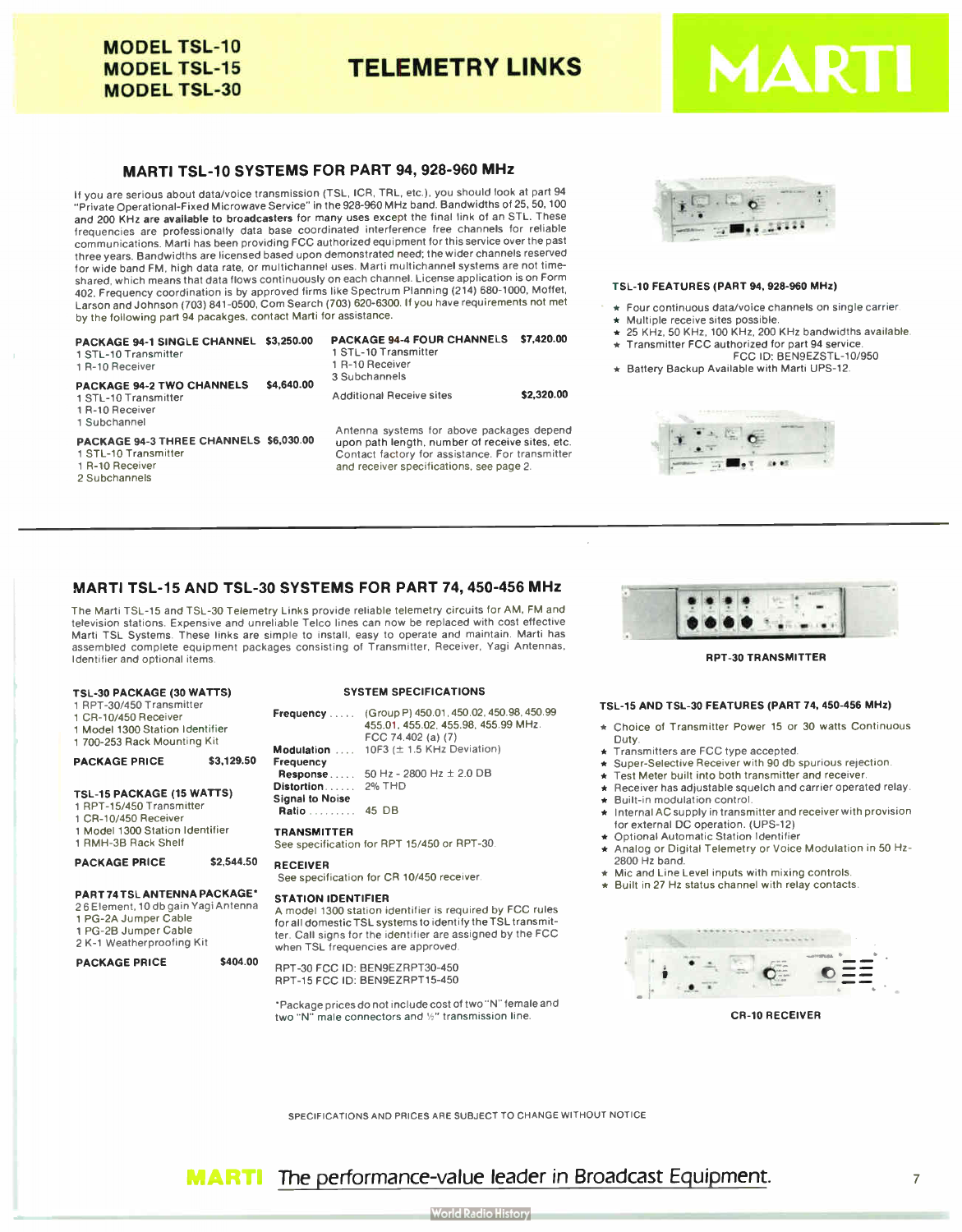## MARTI ELECTRONICS, INC. STL GENERAL PRICE LIST Prices effective 4-29-89

receivers, combiners, etc.

one R-10 receiver.

one R-10 receiver.

one R/10 receiver.

one R-10 receiver.

and one R/10 receiver.

and one R/10 receiver.

and one R/10 receiver.

and one R/10 receiver.

| <b>Model</b>       | <b>Description of Item</b>                                                                                                                | <b>Price</b> |
|--------------------|-------------------------------------------------------------------------------------------------------------------------------------------|--------------|
| STL-10 Transmitter | STL-10 transmitter for all mono and stereo STL systems in 150, 215, 300, 450 or<br>950 bands.                                             | \$1,625.00   |
| STL-30 Transmitter | Export Mono STL transmitter 45 watts-150 MHz, 40 watts-215 MHz, 35 watts-300<br>MHz, 30 watts-450 MHz band.                               | \$1,995.00   |
| R-10 Receiver      | STL receiver in 150, 215, 300, 450 or 950 bands, low pass filter, two IF band-<br>widths, low power consumption, test meter.              | \$1,625.00   |
| MW-500 Booster     | On-frequency microwave booster for re-transmitting STL signal around obstruc-<br>tions. 500 mw output power. Comes with internal battery. | \$2,495.00   |
| STL-10/950 System  | Domestic STL Mono System in 800-960 MHz band with one STL-10 transmitter<br>and one R-10 receiver.                                        | \$3,250,00   |
| STL-10/950 System  | Domestic STL Stereo System in 800-960 MHz band with two transmitters and                                                                  | \$6,925.00   |

STL-10/150 System Export STL Mono System in 140-180 MHz band with one STL-10 transmitter and \$3,250.00

STL-10/215 System Export STL Mono System in 200-260 MHz band with one STL-10 transmitter and \$3,250.00

STL-10/300 System Export STL Mono System in 280-340 MHz band with one STL-10 transmitter and \$3,250.00

STL-10/450 System Export STL Mono System in 400-480 MHz band with one STL-10 transmitter and \$3,250.00

STL-30/150 System Export STL Mono System, 140-180 MHz, one 45 watt STL-30/150 transmitter \$3,620.00

STL-30/215 System Export STL Mono System, 200-260 MHz, one 40 watt STL-30/215 transmitter \$3,620.00

STL-30/300 System Export STL Mono System, 280-340 MHz, one 35 watt STL-30/300 transmitter \$3,620.00

STL-30/450 System Export STL Mono System, 400-480 MHz, one 30 watt STL-30/450 transmitter \$3,620.00

## STL ACCESSORIES

| <b>REMOTE CONTROL</b> |                                                                                                                                             |              |
|-----------------------|---------------------------------------------------------------------------------------------------------------------------------------------|--------------|
| <b>Model</b>          | <b>Description of Item</b>                                                                                                                  | <b>Price</b> |
| $TC-8$                | AMD Remote Control, 8 each metering, raise, lower, status.                                                                                  | \$2,495.00   |
| <b>ARC-16</b>         | AMD Remote Control, 16 each metering, raise, lower, status.                                                                                 | \$3,495.00   |
| $IP-8$                | Transmitter relay interface panel (two required for ARC-16)                                                                                 | \$495.00     |
| $CI-8$                | Optional computer interface                                                                                                                 | \$495.00     |
| <b>TSU</b>            | Telephone Speech Unit                                                                                                                       | \$595.00     |
| ST <sub>4</sub> A     | SCA receiver for metering                                                                                                                   | \$168.00     |
| 580-016               | AC power cord for STL-10 transmitters and R-10 receivers                                                                                    | \$5.50       |
| APS-28/18             | Power supply for operation of STL-10 transmitters and R-10 receivers from 24<br>VDC.                                                        | \$65.00      |
| ASO-200D              | Unit for switching between two STL receivers. User needs to specify frequency.                                                              | \$650.00     |
| <b>ATS-15D</b>        | Automatic transmitter switcher: (2) PG-1.5 cables with UG-58 "N" female<br>connectors.                                                      | \$750.00     |
| BPF-39/67             | 39/67 KHz subcarrier band pass filter/amplifier for R-10 receiver. Filters and<br>amplifiers sub signal at STL relay station.               | \$249.00     |
| WP-498-1              | Wacom single section, selective cavity resonator, 950 MHz                                                                                   | \$224.50     |
| WP-430-1              | Selective cavity resonator, single-section for operation in the 148-174 MHz.<br>band.                                                       | \$191.50     |
| WP-470-1              | Selective cavity resonator, single-section for operation in the 406-512 MHz.<br>band                                                        | \$160.00     |
| Crystal               | Hi-accuracy STL-10 and R-10 crystals                                                                                                        | \$17.95      |
| 540-075               | Duplexer, 6-cavity, combines transmitter and receiver to common antenna &<br>line; 3.6 MHz separation. Ferrite isolator and PG-2B included. | \$1,016.00   |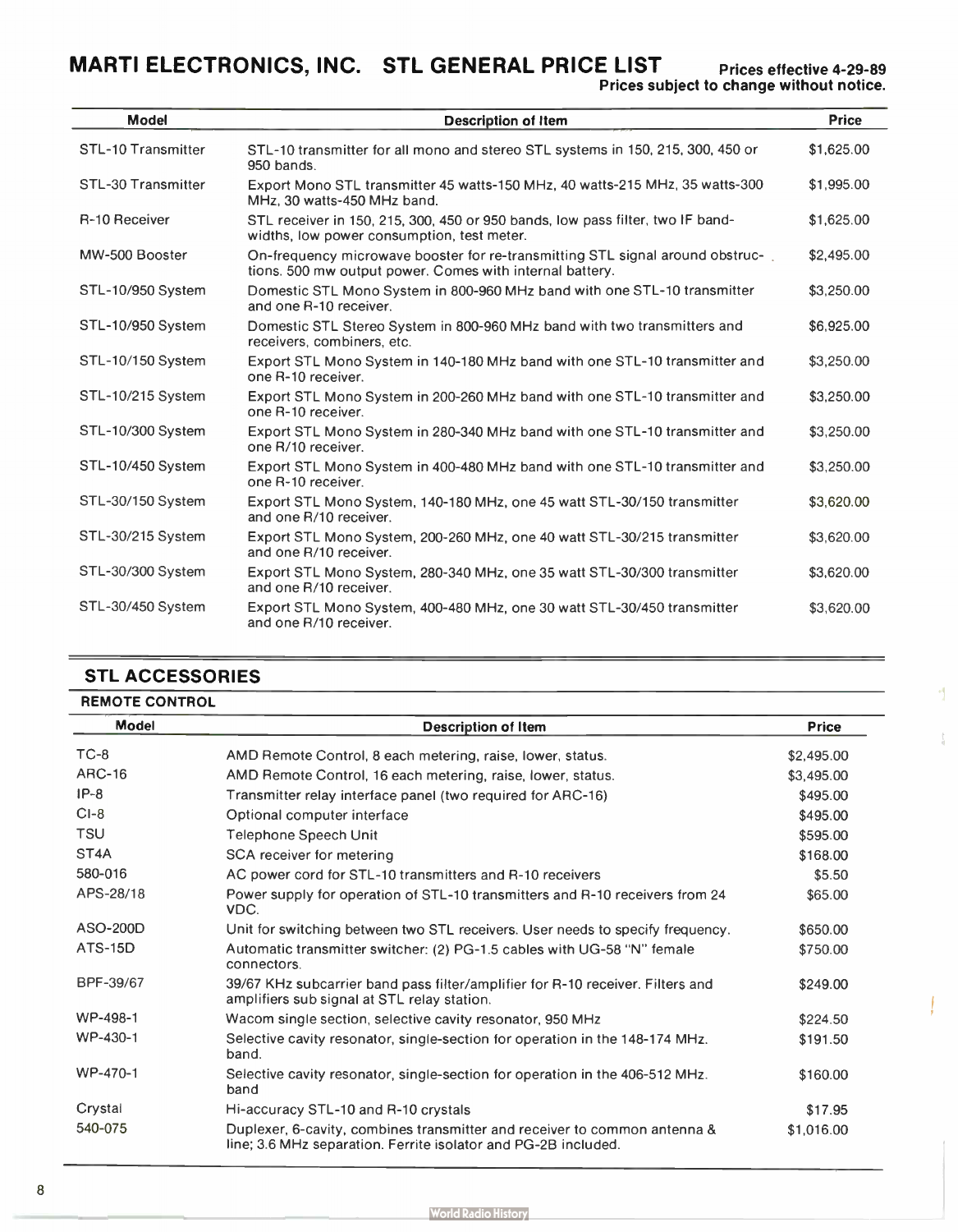## STL ACCESSORIES Continued

| <b>Model</b>  | <b>Description of Item</b>                                                                                                                  | <b>Price</b> |
|---------------|---------------------------------------------------------------------------------------------------------------------------------------------|--------------|
| TAD-900-2     | Transmitter combiner with cables to combine output of (2) STL-10/950<br>transmitters to one antenna. Nominal isolation 70 DB, 3.45 DB loss. | *            |
| TAD-900-4     | Transmitter combiner with cables to combine output of (4) STL-10/950<br>transmitters to one antenna. Nominal isolation 70 DB, 6.9 DB loss.  | $\star$      |
| $K-1$         | Grounding and weatherproofing kit                                                                                                           | \$12.00      |
| <b>RMC-10</b> | Remote control for STL-10 transmitters                                                                                                      | \$315.00     |
| <b>SCG-10</b> | Subcarrier Generator tuned to 26, 39, 41, 67 or 92 KHz, rack mount, 120 VAC<br>(220 VAC on request)                                         | \$695.00     |
| <b>SCD-10</b> | Subcarrier Demodulator tuned to 26, 39, 41, 67 or 92 KHz, rack mount, 120 VAC<br>(220 VAC on request)                                       | \$695.00     |
| 800-263       | Optional compander board for factory or field installation in SCG-10 and SCD-<br>10. Two (2) plug-in PC boards.                             | \$400.00     |
| <b>UPS-12</b> | Uninterruptible power system for Marti STL-10, R-10 ARS-15 relay and TSL-15<br>data link. (LESS LCR-12V-24P battery)                        | \$425.00     |
| LCR-12V-24P   | Battery, sealed gel lead-acid, 12 volt. 24 amp.-hours for use with Marti<br>uninterruptible power supply UPS-12                             | $\star$      |
| 040-007       | Spare battery for MW-500                                                                                                                    | $\star$      |

| <b>STL ANTENNAS</b> | <b>TYPE N FEMALE CONNECTORS</b>                                                                            |              |
|---------------------|------------------------------------------------------------------------------------------------------------|--------------|
| <b>Model</b>        | <b>Description of Item</b>                                                                                 | <b>Price</b> |
| DB-438              | Yagi antenna, 6 element, 10.0 db gain, 450-470 MHz.                                                        | $\star$      |
| P-9A48GN-1          | Mark Product parabolic antenna, 4' multi-element dish, 18.9 db gain, non-<br>pressurized feed, 890-960 MHz | $\star$      |
| P-9A72GN-1          | Mark Product parabolic antenna, 6' multi-element dish, 22 db gain, non-<br>pressurized feed, 890-960 MHz   | $\star$      |
| P-9A96GN-1          | Mark Product parabolic antenna, 8' multi-element dish, 25 db gain, non-<br>pressurized feed, 890-960 MHz   | $\star$      |
| P-9A120GN-1         | Mark Product parabolic antenna, 10' multi-element dish, 27 db gain, non-<br>pressurized feed, 890-960 MHz  | $\star$      |
| <b>SH-872GN</b>     | Mark Product "Shorthaul" cylindrical antenna, 19 db gain, 890-960 MHz                                      | $\star$      |
| $YC-150$            | Yagi antenna, 5 element, 9 db gain, 140-180 MHz                                                            | \$165.00     |
| $YC-215$            | Yagi antenna, 5 element, 9 db gain, 200-260 MHz                                                            | \$165.00     |
| <b>YC-300</b>       | Yagi antenna, 5 element, 9 db gain, 280-340 MHz                                                            | \$165.00     |

## STL TRANSMISSION LINE, CABLES, CONNECTORS

| <b>Model</b>   | <b>Description of Item</b>                                           | <b>Price</b> |
|----------------|----------------------------------------------------------------------|--------------|
| <b>L44N</b>    | Type "N" female connector for 1/2" foam transmission line            | $\star$      |
| <b>L44W</b>    | Type "N" male connector for $\frac{1}{2}$ " foam transmission line   | $\star$      |
| L45N           | Type "N" female connector for $\frac{1}{2}$ " foam transmission line | *            |
| <b>L45W</b>    | Type "N" male connector for %" foam transmission line                | $\star$      |
| LDF4-50        | Foam transmission line, 1/2", 50 ohm, jacketed                       | $\star$      |
| LDF5-50        | Foam transmission line, %", 50 ohm, jacketed                         | $\star$      |
| <b>PG-1.7B</b> | Jumper cable, 20" of RG-214 w/UG-21 connectors                       | \$26.50      |
| $PG-2A$        | Jumper cable, 2' of RG-8U w/PL-259 & UG-21 connectors                | \$25.00      |
| $PG-2B$        | Jumper cable, 2' of RG-8U with UG-21 connectors                      | \$25.00      |

\*Call Factory For Current Price



## The performance- value leader in Broadcast Equipment.

Marti Electronics, Inc., P.O. Box 661, Cleburne, Texas 76033-0661 (817) 645-9163 Telex #794835 " Marti CLBN" Fax ( 817) 641-3869 o History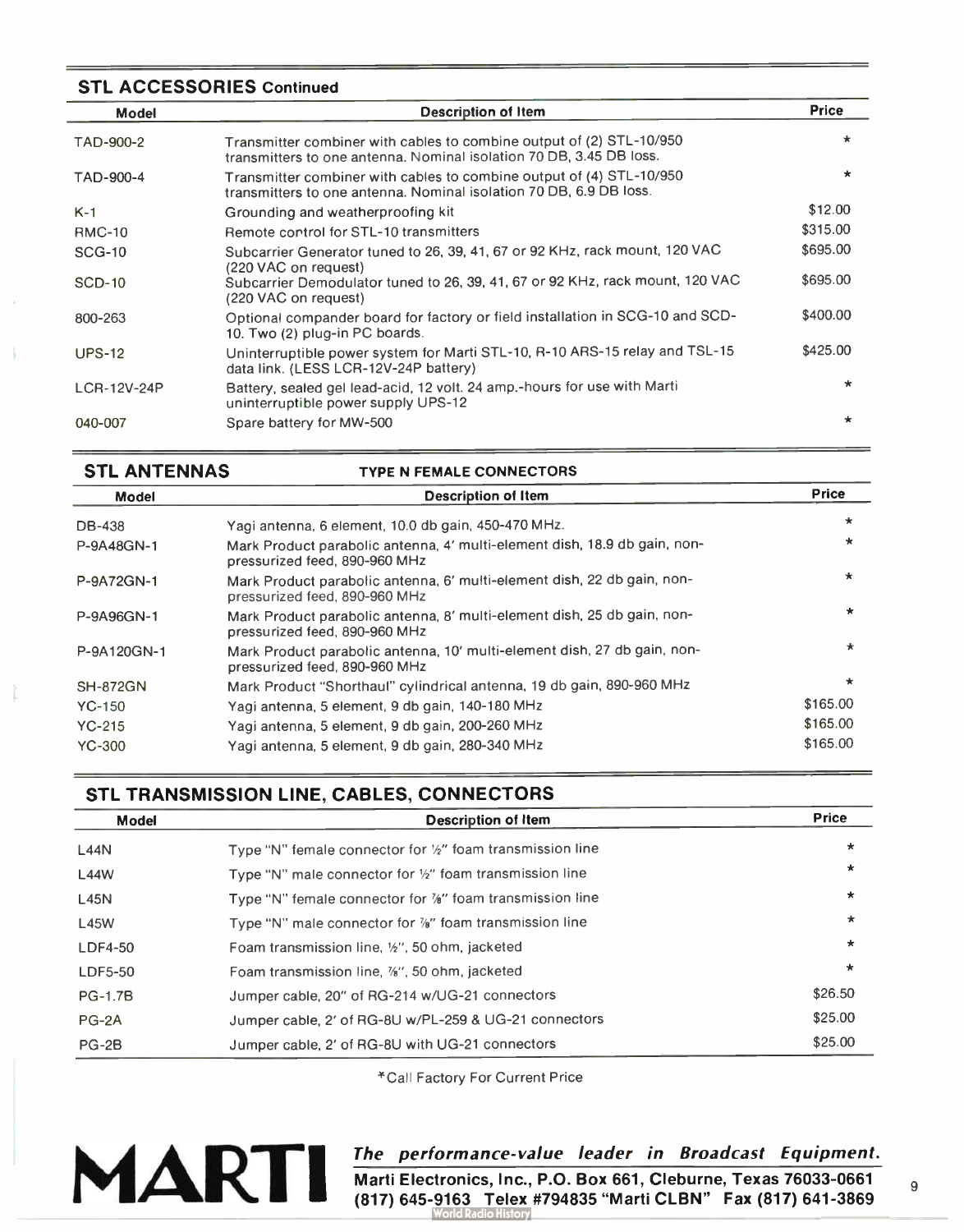## MODEL RPT-30

## REMOTE PICKUP BROADCAST TRANSMITTER



Single Freq. \$1695 Dual Freq. \$1725

## RPT-30 SPECIFICATIONS

| Frequency Range and    | 140-180 MHz - 45 Watts                                                          | 280-340 MHz - 35 Watts |                         |  |  |
|------------------------|---------------------------------------------------------------------------------|------------------------|-------------------------|--|--|
| Maximum Power Output   | 200-260 MHz - 40 Watts                                                          | 400-480 MHz - 30 Watts |                         |  |  |
| RF Connector           | SO-239                                                                          |                        |                         |  |  |
| Operating Temp. Range  | $-10^{\circ}$ C to $+45^{\circ}$ C                                              |                        |                         |  |  |
| Modulation (Specify)   | See system specifications                                                       |                        |                         |  |  |
| Channels (Frequencies) | Two frequencies selected by switch. Freq. separation 1.1% max.                  |                        |                         |  |  |
| Frequency Stability    | Mobile .0005% Base .00025% (above 400 MHz)                                      |                        |                         |  |  |
| Spurious Emission      | Meets FCC Requirements                                                          |                        |                         |  |  |
| Audio Inputs           | Four Balanced microphone (150 ohm) inputs (XLR3) with mixing controls.          |                        |                         |  |  |
|                        | One input switchable to balanced line level at mic. No. 4 input and "D"         |                        |                         |  |  |
|                        | connector on rear.                                                              |                        |                         |  |  |
| Modulation Control     | Broadcast quality Compressor/Limiter built in.                                  |                        |                         |  |  |
|                        | Subaudible tone (27 Hz.) encoder built in.                                      |                        |                         |  |  |
| Metering/Indicators    | Illuminated meter indicates audio compression, relative RF output, relative     |                        |                         |  |  |
|                        | supply voltage. Flashing LED's indicate "Antenna" (VSWR) and high "Temp."       |                        |                         |  |  |
|                        | (4) input level, meter sw., encode sw., frequency sw., monitor jack.            |                        |                         |  |  |
| Power Requirements     | 110-125 V. 50-60 Hz. (220 V. 50 Hz. available on special order (DC operation on |                        |                         |  |  |
|                        | 11-13.5 V negative ground.                                                      |                        |                         |  |  |
| Accessory Connector    | 9 pin "D" connector for DC power, remote control, encode, line level input.     |                        |                         |  |  |
|                        | 12.4 lbs. net, 16 lbs. shipping wt.                                             |                        | FCC ID: BEN9EZRPT30-150 |  |  |
| Dimensions             | 11.5 in. wide x 3.5 in. high x 13.3 in. deep                                    |                        | BEN9EZRPT30-450         |  |  |

| CATIONS                   | CHANNEL<br>BANDWIDTH | ION<br>NATOR<br>FCC<br>EMISSI<br>DESIGI | Œ<br><b>NOIL</b><br>፵<br>KH <sub>2</sub><br>5<br>토문 H | <b>RECEIVER</b><br>MODEL       | £<br>NSE<br>B<br>z<br>$\circ$<br>ш<br>σ<br>؞<br><b>SEE</b> | <b>THD</b><br>> 9/6 | S/N<br><b>WITHOUT</b><br>800-278<br><b>NOISE</b><br><b>REDUCTION</b><br><b>DB</b> | S/N<br><b>WITH</b><br>800-278<br><b>NOISE</b><br><b>REDUCTION</b><br><b>DB</b> |
|---------------------------|----------------------|-----------------------------------------|-------------------------------------------------------|--------------------------------|------------------------------------------------------------|---------------------|-----------------------------------------------------------------------------------|--------------------------------------------------------------------------------|
|                           | 50                   | 50KOF3E                                 | 8                                                     | AR-10<br>CR-10                 | 50-10,500                                                  | 2                   | 54                                                                                | 65                                                                             |
| <b>SYSTEM</b><br>SPECIFIC | 25                   | 25KOF3E                                 | 5                                                     | AR-10<br>CR-10<br><b>DR-10</b> | 50-7,500                                                   | $\overline{2}$      | 50                                                                                | 57                                                                             |
|                           | 10                   | 10KOF3E                                 | 1.4                                                   | CR-10                          | 50-3.000                                                   | $\overline{c}$      | 45                                                                                | ----                                                                           |

## A REMOTE PICKUP TRANSMITTER **IS A "MARTI"**

MART

Most everyone in broadcasting knows what a " MARTI" is. It is the trusted friend that is used on remote pickup broadcasts. The model RPT-30 transmitter incorporates the best, most practical mix of features requested by our customers and implemented in the very latest electronic and manufacturing technology. We never forget the most important feature of all - SIMPLICITY -THE FEATURE THAT ENABLES NON TECHNICAL PER-SONNEL TO PRODUCE PROFESSIONAL SOUND-ING LIVE REMOTES.

After 32 years of leadership, Marti is still innovating. Our new optional noise reduction system, under development for several years, utilizes a combination of adaptive filtering and audio companding to achieve remarkable improvements in receiver threshold performance in the presence of noise, interference and multi-path signal propagation. This advanced noise reduction system produces results equivalent to increasing transmitter power to 250 watts!

#### RPT-30 FEATURES:

- $\star$  Frequency switch selects both frequency and deviation simply - preventing operator error and interference.
- $\star$  Subaudible encoder activates repeaters or other equipment simply by a single switch ( standard equipment on all Marti RPU)
- $\star$  Illuminated meter displays compressor gain reduction, relative power output or power supply voltage
- Flashing LEDs indicate antenna VSWR problems and overtemperature condition
- \* Automatic modulation control by built-in FM compressorlimiter
- Four balanced microphone mixing inputs, one switchable to balanced line level
- $\star$  Continuous duty-broadcast quality
- \* FCC type accepted
- $\star$  Compatible with Marti mobile repeater, fixed automatic repeater and base station

SPECIFICATIONS AND PRICES ARE SUBJECT TO CHANGE WITHOUT NOTICE

## MODEL 800-278 AUDIO COMPANDING SYSTEM

32 years experience with broadcast remote pickup systems has shown the critical factor in system performance to be receiver quieting. Most RPU work is with signals from 0.5 to 10 microvolts. Noise, fading and multipath propagation can periodically cut signal strength to less than a microvolt, spoiling an otherwise perfect broadcast. By employing a high performance 2:1 companding system complimented by adaptive filtering circuits in an ultra-sensitive state of the art receiver, Marti has greatly improved weak signal performance. The graph tells the story.

## MODEL 800-278 SYSTEM PRICES

Factory installed with new equipment order for RPT-2, RPT-15 or RPT-30 transmitter and AR-10, CR-10 or DR-10 receiver. \$400.00

Factory installed in USED RPT-2, RPT-15 or RPT-30 transmitter and AR-10, CR-10 or DR- 10 receiver. \$500.00

SYSTEM WILL NOT OPERATE IN OLDER EQUIPMENT



#### MARTI 50KHz CHANNEL WITH COMPANDING

MARTI 25KHz CHANNEL WITH COMPANDING

MARTI 25KHz CHANNEL

BRAND X 25 KHz CHANNEL

10 **MARTI** The performance-value leader in Broadcast Equipment.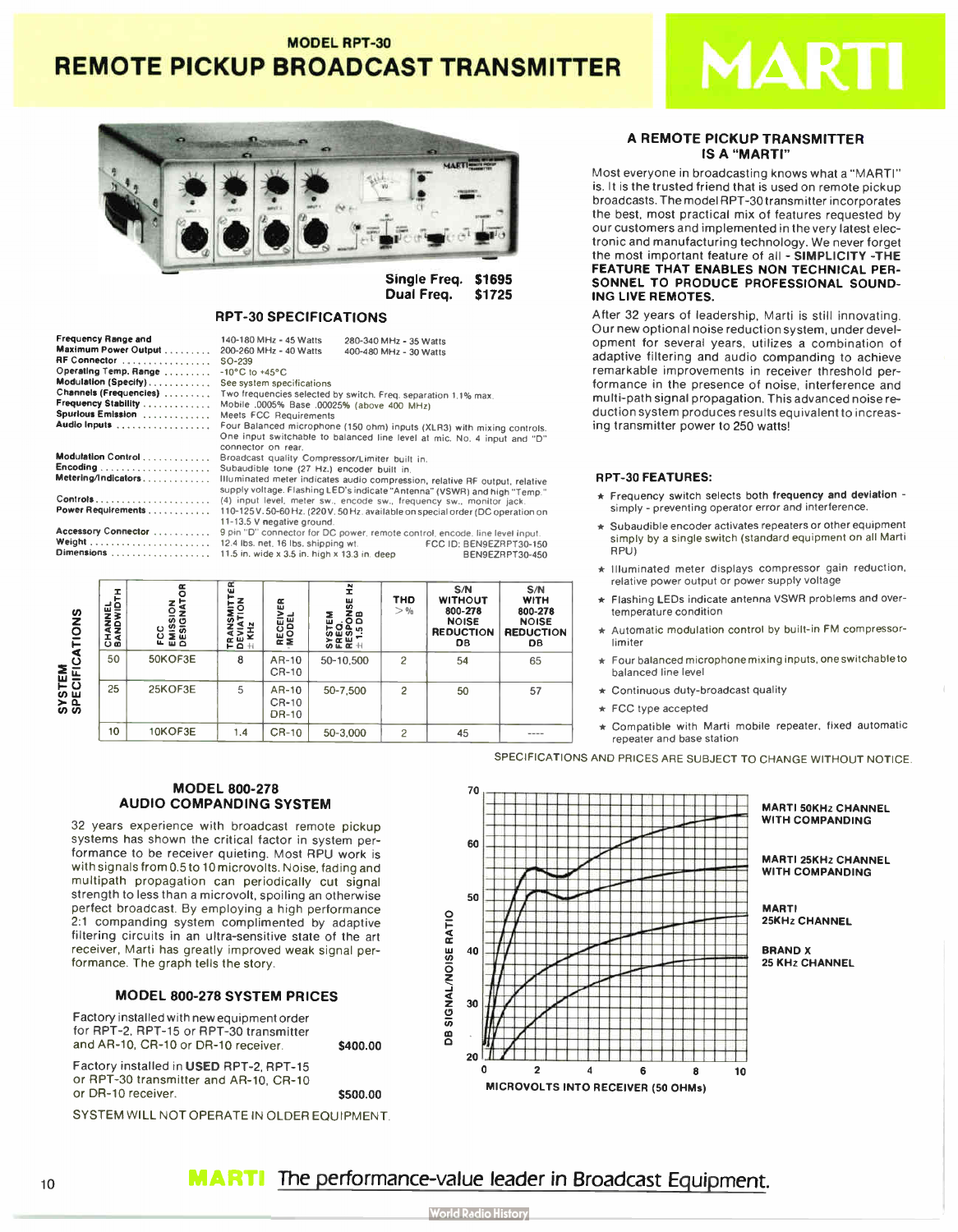MODEL RPT-15

## PORTABLE/MOBILE/AIRBORNE TRANSMITTER

## RPT-15 SPECIFICATIONS

| Frequency Range                                      | 400-480, 280-340, 200-260 & 140-180 MHz.                                                                    |
|------------------------------------------------------|-------------------------------------------------------------------------------------------------------------|
| RF Output. 15 watts max. into 50 ohms                |                                                                                                             |
| RF Connector                                         | SO-239                                                                                                      |
| Operating Temp. Range                                | $-10^{\circ}$ C to $+45^{\circ}$ C                                                                          |
| Modulation                                           | See system specifications                                                                                   |
| Dual Frequency                                       | Selectable dual-frequency operation. Freq. separation 1.1% max.                                             |
| <b>Spurious Emission </b>                            | Meets FCC Requirements                                                                                      |
| Audio Inputs                                         | One microphone and one high level unbalanced input. Individual mixing gain controls.                        |
| Audio Input Level                                    | Microphone input level can be from -68 DB to -35 DB. High level can be from 0.2 volts<br>$rms. 8-600 ohms.$ |
| Audio Input Impedance                                | Will accept microphone from 150 to 500 ohms.                                                                |
| Audio Connectors                                     | Input No. 1 (XLR-3). Input No. 2 miniature phone jack.                                                      |
| Power Requirements                                   | 110-125 V. 50-60 Hz. 12.6 V.DC (neg. gnd.) 2.25 Amps, 28 V. DC (neg. gnd.) 2.25 amps*                       |
| Modulation Control                                   | Broadcast quality Compressor/Limiter built in.                                                              |
| Metering                                             | Panel meter indicates audio compression, RF output, power supply DC.                                        |
| Weight                                               | 91/4 lbs. net; 14 lbs. gross                                                                                |
| Dimensions                                           | 8%" wide x 3%" high x 12%" deep.                                                                            |
| '28 V. DC operation requires APS-28 18 power supply. |                                                                                                             |

#### RPT-15 FEATURES:

- \* Type accepted on all VHF-UHF RPU channels.
- 15 watts continuous output.
- Dual frequency capability.
- Sub audible encoder.
- $*$  Built-in metering. \* Built-in AC supply.
- FM Compressor-Limiter.
- $\star$  Mixing mic and line inputs.
- RPT-2 FEATURES:
- \* Type accepted on all VHF-UHF RPU channels.
- 2.5 watts continuous output.
- Dual frequency provision.
- Sub audible encoder.
- Built-in metering.
- 3-way power option.
- Internal ni-cad battery
- Internal charger and AC supply.
- FM Compressor-Limiter.
- Mixing mic and line inputs.

## RPT-2 without internal battery: Single Freq. - \$995 Dual Freq. - \$ 1,025

## RPT-2 with internal battery: Single Freq. - \$1,045 Dual Freq. - \$ 1,075

FCC ID: BEN9EZRPT2-150 BEN9EZRPT2-450

SYSTEM SPECIFICATIONS PAGE 10

## **MODEL AR-10** MOBILE RELAY RECEIVER

## AR- 10 SPECIFICATIONS

|                                                                                               | Frequency Range 400-480, 280-340, 200-260 & 140-180 MHz.                        |                 |                                                    |  |  |
|-----------------------------------------------------------------------------------------------|---------------------------------------------------------------------------------|-----------------|----------------------------------------------------|--|--|
|                                                                                               | Dual Frequency Provision for Dual Frequency. Separation 0.2% Max.               |                 |                                                    |  |  |
|                                                                                               | Sensitivity 0.5 microvolts for 20 db. S/N.                                      |                 |                                                    |  |  |
| Input Impedance 50 ohms.                                                                      |                                                                                 |                 |                                                    |  |  |
| Frequency Stability+.00025%-10°C to +50°C.                                                    |                                                                                 |                 |                                                    |  |  |
| Selectivity Filter                                                                            |                                                                                 | 3 <sub>DB</sub> | 60 DB                                              |  |  |
|                                                                                               | F 50                                                                            | 50 KHz          | 100 KHz                                            |  |  |
|                                                                                               | F 36                                                                            | 36 KHz          | 60 KHz                                             |  |  |
|                                                                                               | F 25                                                                            | 25 KHz          | 42 KHz                                             |  |  |
|                                                                                               | F 10                                                                            | 8 KHz           | <b>15 KHz</b>                                      |  |  |
| Spurious Response-90 db.                                                                      |                                                                                 |                 |                                                    |  |  |
| Audio Output (Line Level) Balanced 600 ohms. -9 dbm., Barrier strip.                          |                                                                                 |                 |                                                    |  |  |
|                                                                                               | Unbalanced 600 ohms + 4 dbm. at 15 pin connector.                               |                 |                                                    |  |  |
|                                                                                               | Monitor Output Built-in Monitor Amp. (0.5 watts) Monitor speaker and level con- |                 |                                                    |  |  |
|                                                                                               | trol. Headset monitor jack mutes speaker.                                       |                 |                                                    |  |  |
| <b>Subaudible Tone Decoder</b> 800-229 Decode Board provides relay closure upon receipt of 27 |                                                                                 |                 |                                                    |  |  |
|                                                                                               | $Hz. \pm 0.1$ Hz. Tone.                                                         |                 |                                                    |  |  |
| <b>Front Panel Controls</b> Frequency select switch, line level adjust, meter switch, squelch |                                                                                 |                 |                                                    |  |  |
|                                                                                               | adjust, monitor speaker level, power switch, headset jack.                      |                 |                                                    |  |  |
| Power Requirements 120/220* VAC, 50/60 Hz, 10 Watts. 13.5V.DC 300 MA.                         |                                                                                 |                 |                                                    |  |  |
| <b>AC Power Supply</b> Precision, electronically regulated with current limiting.             |                                                                                 |                 |                                                    |  |  |
|                                                                                               | Metering RF signal level, audio output level, decode level.                     |                 |                                                    |  |  |
| <b>Dimensions</b> 3½" High x 9" Wide x 13½" Deep.                                             |                                                                                 |                 |                                                    |  |  |
| Weight  Net 51/2 lbs. Domestic packed 10 lbs.                                                 |                                                                                 |                 |                                                    |  |  |
| <b>RF Connector</b> UG-58                                                                     |                                                                                 |                 |                                                    |  |  |
|                                                                                               |                                                                                 |                 | FCC Approved Under Part 15 FCC ID: BEN9EZAR-10/150 |  |  |

BEN9EZAR-10/450

'Available on 220 Vac, 50 Hz. upon request.



MODEL RPT-15 is a compact 15 watt transmitter designed for portable and mobile remote broadcast service. It delivers the maximum power allowed by the FCC for airborne remotes such as traffic reports. The RPT-15 has a built-in power supply for operation on 115V. AC. It will also operate on an external 12-14 volt DC supply. Standard features include dual frequency and subaudible encoder for use with Marti automatic mobile repeaters and automatic fixed repeaters. All this plus famous Marti broadcast quality and continuous duty operation.

Single Freq. \$1,075 Dual Freq. \$1,105

SYSTEM SPECIFICATIONS PAGE 10

FCC ID: BEN9EZRPT-15-150 BEN9EZRPT15-450

## MODEL RPT-2 HAND-CARRIED TRANSMITTER

The RPT-2 is a hand-carried broadcast quality, continuous duty transmitter. It will operate from its internal ni -cad battery, from 115 V. AC power, or from external 12 V. DC power. A special sub- audible encoder enables the RPT-2 to access Marti mobile repeaters for coverage of indoor events. 2.5 watts is the maximum power allowed by FCC Rule 74.431 (C) (1).

## RPT-2 SPECIFICATIONS

| <b>RF Output</b>           | Maximum 2.5 watts max. into 50 ohms.                                                                                |
|----------------------------|---------------------------------------------------------------------------------------------------------------------|
| <b>RF Connector</b>        | SO-239                                                                                                              |
| Operating Temp.            |                                                                                                                     |
| Range                      | $-10^{\circ}$ C to $+45^{\circ}$ C                                                                                  |
| Modulation                 | See system specifications                                                                                           |
| Dual Frequency             | Selectable dual-frequency operation.                                                                                |
| <b>Spurious Emission</b>   | Meets FCC Requirements                                                                                              |
| <b>Frequency Stability</b> | $-30^{\circ}$ C to $+50^{\circ}$ C + .0005%                                                                         |
| Audio Inputs               | One microphone input (push-to-talk) and one high level<br>unbalanced input. Individual mixing gain controls.        |
| Audio Input Level          | Microphone input level can be from -68 DB to -35 DB. High<br>level can be from 0.2 volt to 2 volts rms. 8-600 ohms. |
| <b>Audio Input</b>         |                                                                                                                     |
| Impedance                  | Will accept microphone from 150 to 500 ohms.                                                                        |
| Audio Connectors<br>Power  | Input No. 1 (XLR-3). Input No. 2 miniature phone jack.                                                              |
| Requirements               | 110-125 V, 50-60 Hz, 12.6 V, DC (neg, gnd.) 750 MA internal<br>ni-cad battery and charger                           |
| <b>Modulation Control</b>  | Broadcast quality Compressor/Limiter built in.                                                                      |
| Metering                   | Panel meter indicates audio compression. RF output, power<br>supply DC.                                             |
| Weight                     | 5% Ibs. net; 7% Ibs. gross                                                                                          |
| Dimensions                 | $8\%$ " wide x $3\%$ " high x $11$ " deep                                                                           |



The Marti AR-10 series receiver is a portable or mobile repeater receiver. This receiver has a built-in AC power supply, and will operate from an external source of 12-15 volts DC. A built-in sub-audible tone decoder meets FCC rule 74.431 allowing this receiver to automatically turn on a mobile transmitter upon receiving an encoded signal from a hand-carried portable transmitter, thus automatically relaying a broadcast to the base station receiver over a greater distance. The receiver operates on all remote pickup frequencies and band widths. Other built-in features include dual frequency capabilities, monitor speaker, and terminals for feeding telephone lines in portable operations. A special noise reduction circuit provides an improvement of 6 db in S/N ratio for weak signals. The unit weighs only 51/2 pounds.

AR- 10 Single Frequency \$1,195.00 AR-10 Dual Frequency \$1,225.00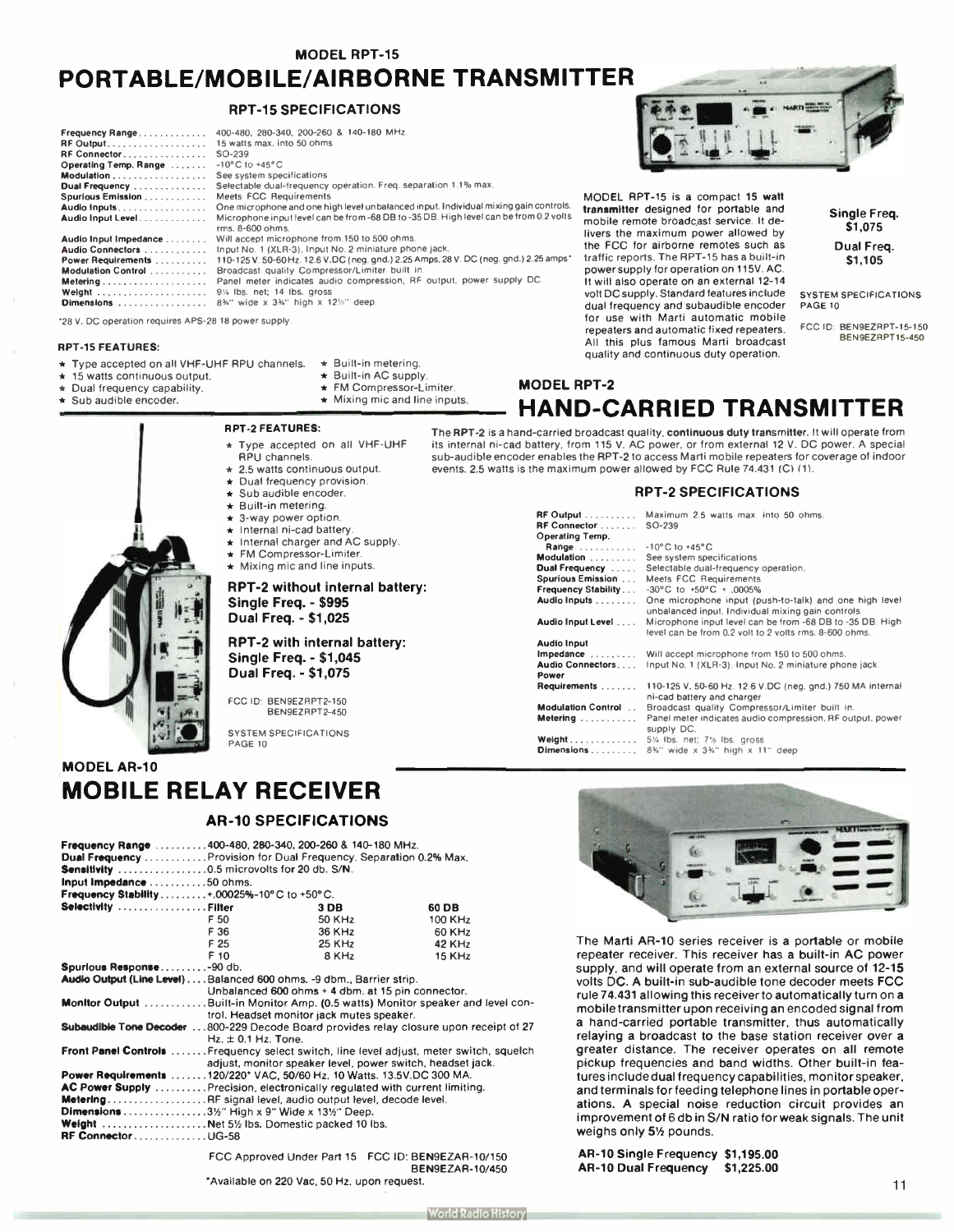## **MODEL CR-10 MODEL DR-10**

## REMOTE PICKUP BROADCAST RECEIVERS





## CR-10 FEATURES

- \* GaAs Fet low noise RF amplifier 200-480 MHz.
- \* Double balanced mixer.
- $\star$  Four I.F. bandwidths available.
- $\star$  Companding option available.
- \* Six function illuminated test meter.
- \* Built-in tone decoder and relay.
- \* Monitor speaker and control.
- \* All modular construction.

Model CR-10 is a rack-mounted VHF or UHF base station receiver designed for broadcast remote pickup service. This receiver has dual frequency capability built in. Marti Technology has provided the highest frequency response with the lowest noise and distortion possible for the assigned channel band width. Special attention has been given to solving today's high interference problems. The CR-10 features a built-in test meter, squelch relay, monitor speaker, subaudible tone decoder, special noise reduction circuit, 90 DB spurious rejection.

| <b>CR-10 Single Frequency</b> | \$1,195 |
|-------------------------------|---------|
| <b>CR-10 Dual Frequency</b>   | \$1,225 |

## CR-10 SPECIFICATIONS

|                                                          | <b>Frequency Range</b> 400-480, 280-340, 200-260 & 140-180 MHz.<br>Dual Frequency  Provision for Dual Frequency. Separation 0.2% Max.<br>Input Impedance  50 ohms<br><b>Frequency Stability</b> $+00025\% - 10^{\circ}$ C to $+50^{\circ}$ C. |                                                                                                                                                                                                                                                                       |                                                                  |               |  |
|----------------------------------------------------------|-----------------------------------------------------------------------------------------------------------------------------------------------------------------------------------------------------------------------------------------------|-----------------------------------------------------------------------------------------------------------------------------------------------------------------------------------------------------------------------------------------------------------------------|------------------------------------------------------------------|---------------|--|
|                                                          | Selectivity                                                                                                                                                                                                                                   | Filter                                                                                                                                                                                                                                                                | 3 DB                                                             | 60 DB         |  |
|                                                          |                                                                                                                                                                                                                                               | F 50                                                                                                                                                                                                                                                                  | 50 KHz                                                           | 100 KHz       |  |
|                                                          |                                                                                                                                                                                                                                               | F 36                                                                                                                                                                                                                                                                  | 36 KHz                                                           | 60 KHz        |  |
| -480 MHz.                                                |                                                                                                                                                                                                                                               | F 25                                                                                                                                                                                                                                                                  | 25 KHz                                                           | 42 KHz        |  |
|                                                          |                                                                                                                                                                                                                                               | F 10                                                                                                                                                                                                                                                                  | 8 KHz                                                            | <b>15 KHz</b> |  |
|                                                          | Spurious Response -90 db.                                                                                                                                                                                                                     |                                                                                                                                                                                                                                                                       |                                                                  |               |  |
|                                                          | Audio Output  Balanced 600 ohms. +10 dbm., Barrier strip.                                                                                                                                                                                     |                                                                                                                                                                                                                                                                       |                                                                  |               |  |
|                                                          | Monitor Output  0.5 watt monitor amp, speaker and level control.<br>Subaudible Tone Decoder  800-229 Decode Board provides relay closure upon receipt of 27                                                                                   | Hz. tone.                                                                                                                                                                                                                                                             |                                                                  |               |  |
|                                                          | Front Panel Controls  Frequency select switch, program level adjust, meter switch,                                                                                                                                                            | squelch adjust.                                                                                                                                                                                                                                                       |                                                                  |               |  |
|                                                          | Power Requirements  120/220° VAC, 50/60 Hz. 10 Watts. 13.5V.DC 300 MA.                                                                                                                                                                        |                                                                                                                                                                                                                                                                       |                                                                  |               |  |
|                                                          | AC Power Supply  Precision, electronically regulated with current limiting.                                                                                                                                                                   |                                                                                                                                                                                                                                                                       |                                                                  |               |  |
|                                                          | Metering RF signal level, audio output level, sub. level, +13 V.DC supply,                                                                                                                                                                    | squelch.                                                                                                                                                                                                                                                              | L.O. level, mixer level. LED indicators for power and open       |               |  |
| F or UHF base<br>t remote pickup                         | Squelch Indicator  A panel LED indicates when the squelch relay is open to aid in                                                                                                                                                             | squelch adjustment.                                                                                                                                                                                                                                                   |                                                                  |               |  |
| ency capability<br>ded the highest<br>se and distortion  |                                                                                                                                                                                                                                               | Accessory Connector  A 15 pin "D" connector located on rear panel provides access to<br>+13 V. and +18 V. supplies, squelch relay contacts, signal level<br>sample, subaudible tone level, decode relay contact, balanced<br>audio output, receiver mute, and ground. |                                                                  |               |  |
| d width. Special<br>day's high inter-                    | RF Protection  All input/output circuits are filtered for RF. An all aluminum                                                                                                                                                                 |                                                                                                                                                                                                                                                                       | enclosure insures total shielding and bonding for RF protection. |               |  |
| es a built-in test<br>subaudible tone<br>.90 DB spurious | Operating Temp. Range  -10°C to +50°C.<br>Dimensions  31/2" High x 19" Wide x 12" Deep<br>Weight  Net 10 lbs. Domestic packed 17 lbs.<br>RF Connector UG-58                                                                                   |                                                                                                                                                                                                                                                                       |                                                                  |               |  |
| \$1.195                                                  | FCC Approved Under Part 15 FCC ID: BEN9EZCR-10/150 BEN 9EZCR-10/450                                                                                                                                                                           |                                                                                                                                                                                                                                                                       |                                                                  |               |  |
| \$1,225                                                  | $AA$ . Alternative $A = 0.00 M_{\odot}$ $A = 0.01 M_{\odot}$ . The set of $A = 0.001 M_{\odot}$                                                                                                                                               |                                                                                                                                                                                                                                                                       |                                                                  |               |  |

'Available on 220 Vac, 50 Hz. upon request.

## **MODEL DR-10** BASE RECEIVER

## DR- 10 SPECIFICATIONS

| Frequency Range              | 400-480, 280-340, 200-260 & 140-180 MHz.                                                                             |
|------------------------------|----------------------------------------------------------------------------------------------------------------------|
| Dual Frequency               | Provision for Dual Frequency. Separation 0.2% Max.                                                                   |
| Sensitivity                  | 0.5 microvolts for 20 db. S/N. See page 10                                                                           |
| Input Impedance              | 50 ohms                                                                                                              |
| <b>Frequency Stability</b>   | $\pm$ .00025% 0°C to +50°C.                                                                                          |
| Selectivity                  | $\pm$ 13 KHz - 3 db, $\pm$ 30 KHz -80 db.                                                                            |
| <b>Spurious Response </b>    | $-70$ db.                                                                                                            |
| Audio Output                 | Balanced 600 ohms, floating, +10 dbm, screw terminals.                                                               |
| Subaudible Tone Decoder      | Provision for optional 800-229 boards at EXTRA cost.                                                                 |
| Metering                     | Illuminated panel meter indicates relative signal strength and<br>audio output level.                                |
| Panel Light                  | LED indicates when squelch is open.                                                                                  |
|                              | Frequency select switch, meter function switch, squelch pot,<br>program level pot.                                   |
| Accessory Connector          | 15 pin "D" connector provides access to                                                                              |
|                              | +13 V.DC, +18 V.DC squelch relay contacts, decode relay<br>contacts (optional), balanced audio output, mute, ground. |
| RF Connector                 | $UG-58$                                                                                                              |
| AC Power Supply              | Precision, electronically regulated with current limiting.                                                           |
| Power Requirements           | 120 V.AC, 50/60 Hz., 10 watts, 13.5 V.DC, 300 MA (220 V.AC 50/60)                                                    |
|                              | Hz available if specified with order), 24-28 V.DC operation with<br>optional APS-28/18 supply.                       |
| <b>Operating Temp. Range</b> | $-10^{\circ}$ C to $+50^{\circ}$ C.                                                                                  |
| Dimensions                   | 19" Wide $\times$ 12" Deep $\times$ 1%" High                                                                         |
| Weight                       | 4.5 lbs. net, domestic packed 9 lbs.                                                                                 |
|                              |                                                                                                                      |



#### DR- 10 RECEIVER

The model DR- 10 is a rack mounted base station receiver designed for VHF or UHF broadcast remote pickup service. This receiver requires only 1<sup>3</sup>4" of rack space and is recommended as a cost effective replacement for older tube-type and solid state receivers in areas of moderate signal density and interference. Dual frequency capability is standard, with tone decoding and audio companding available as options. The DR-10 is designed for 25 KHz bandwidth channel only and has 7.5 KHz audio low pass filtering. Available after 8/89.

| <b>DR-10 Single Frequency</b> | <b>S895</b> |
|-------------------------------|-------------|
| <b>DR-10 Dual Frequency</b>   | <b>S925</b> |

SPECIFICATIONS AND PRICES ARE SUBJECT TO CHANGE WITHOUT NOTICE.

## 12 **MARTI** The performance-value leader in Broadcast Equipment.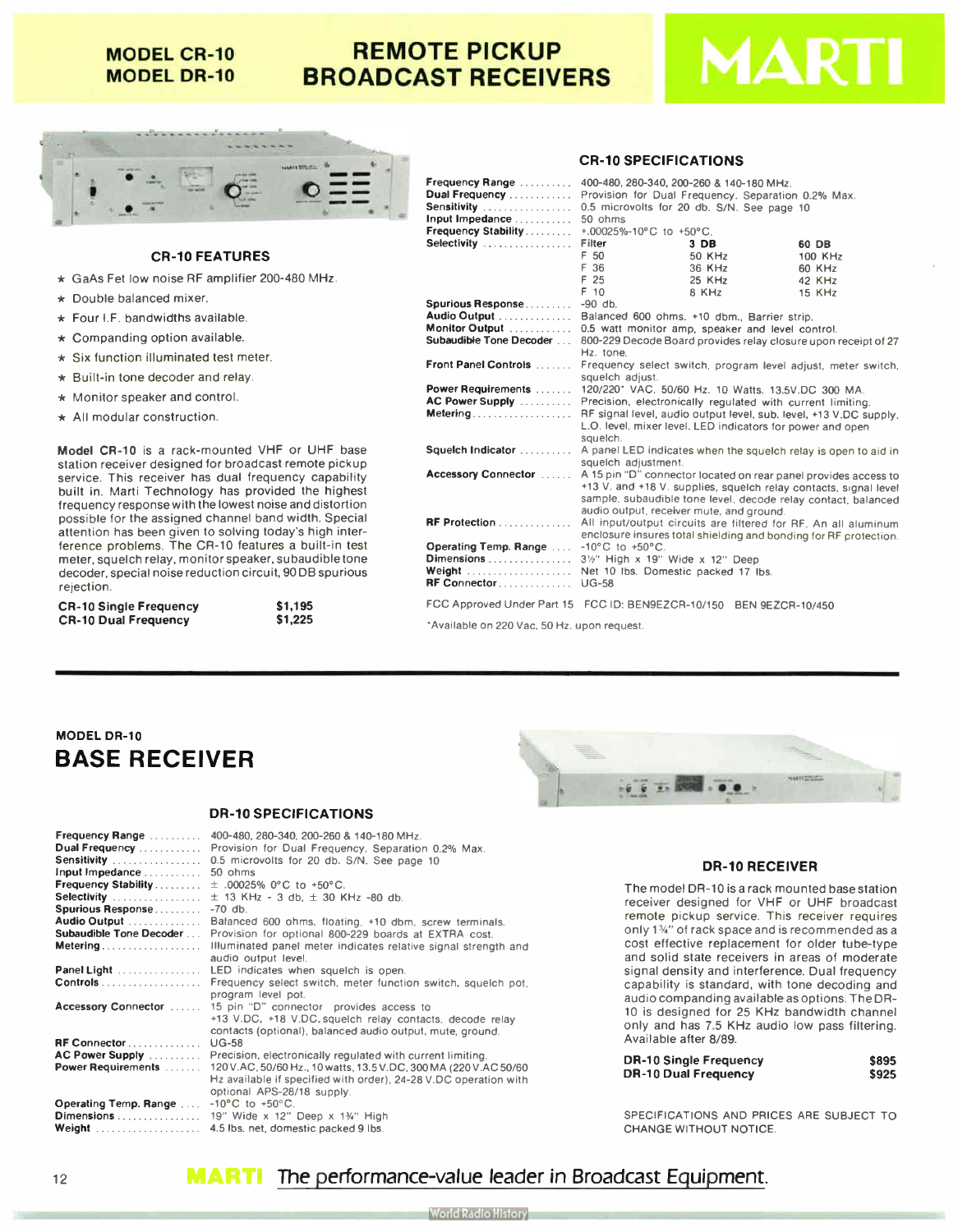## **MARTI REMOTE PICKUP (RPU)** ONE-WAY SYSTEMS

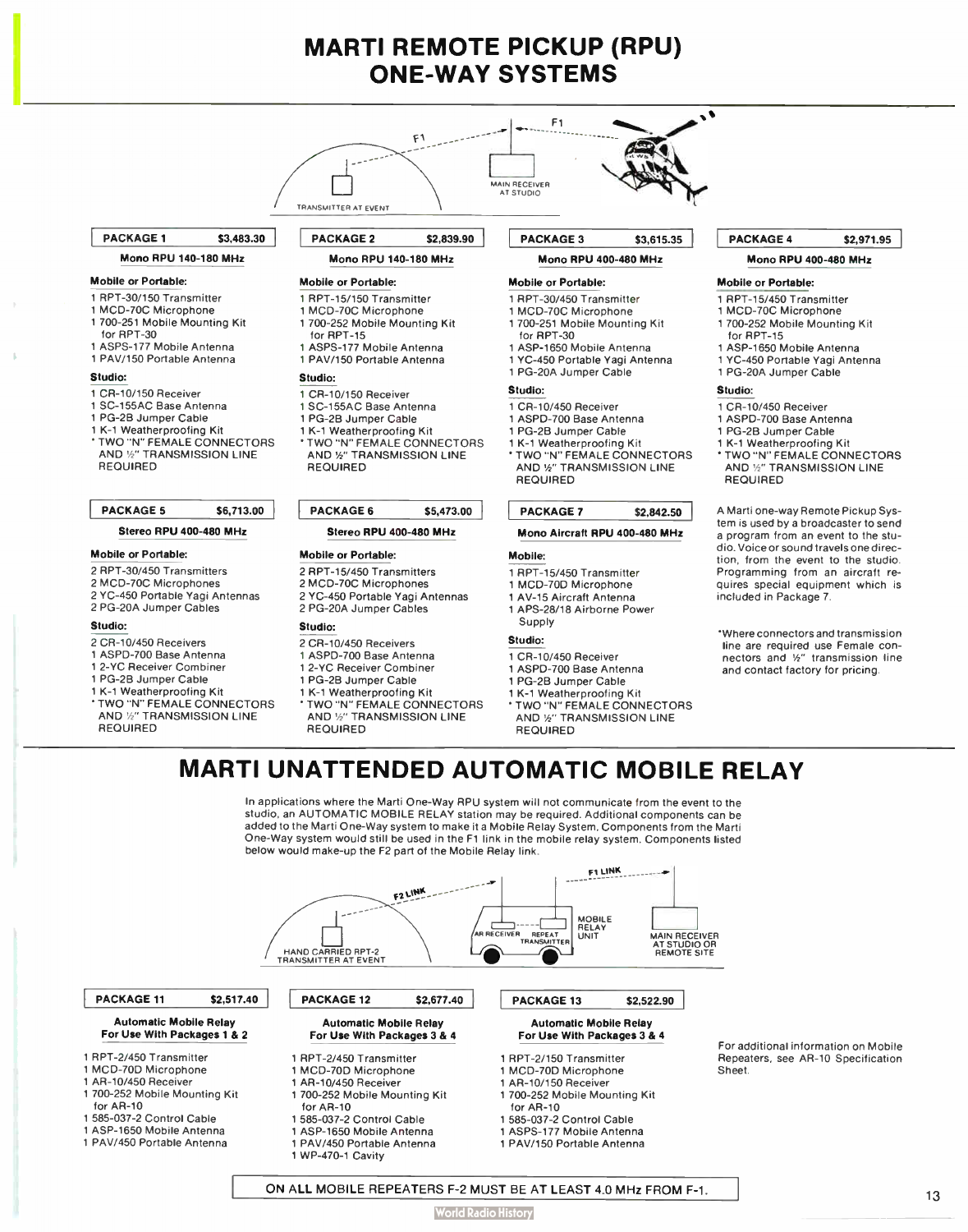## MARTI UNATTENDED AUTOMATIC FIXED RELAY STATION



Automatic Relay Stations greatly increase the operating range and coverage areas of broadcast news and remote coverage of events. When used with MARTI portable, mobile and base station units, full broadcast quality audio is provided. Unlimited transmitting time is available since this equipment is designed for continuous 24 hour per day operation. Automatic Relay Stations ( ARS) are available in two models. An ARS-15 transmits with a APT 15 transmitter and an ARS-30 transmits with a RPT 30 transmitter. Both systems transmit the F3 frequency above in the 450 to 455 MHz band. F-3 must be at least 4.0 MHz from F-1.

## EQUIPMENT TO BE LOCATED AT AUTOMATIC RELAY SITE

| <b>PACKAGE 40</b>                                                                                                                                                                                                                  | \$3,441.50 | \$2,876.50<br><b>PACKAGE 41</b>                                                                                                                                                                                               | \$4,061.50<br><b>PACKAGE 42</b>                                                                                                                                                                               | <b>PACKAGE 43</b>                                                                                                                                                                           |
|------------------------------------------------------------------------------------------------------------------------------------------------------------------------------------------------------------------------------------|------------|-------------------------------------------------------------------------------------------------------------------------------------------------------------------------------------------------------------------------------|---------------------------------------------------------------------------------------------------------------------------------------------------------------------------------------------------------------|---------------------------------------------------------------------------------------------------------------------------------------------------------------------------------------------|
| 160 MHz In/450-455 MHz Out:                                                                                                                                                                                                        |            | 160 MHz In/450-455 MHz Out:                                                                                                                                                                                                   | 450 MHz In/455 MHz Out:                                                                                                                                                                                       | 450 MHz In/455 M                                                                                                                                                                            |
| 1 CR-10/150 Receiver<br>1 585-037-1 Repeater Cable<br>1 SC-155AC Receiving Antenna<br>1 PG-2B Jumper Cable<br>1 K-1 Weatherproofing Kit<br><b><i>'TWO "N" FEMALE CONNECTORS</i></b><br>AND %" TRANSMISSION LINE<br><b>REQUIRED</b> |            | 1 CR-10/150 Receiver<br>1 585-037-1 Repeater Cable<br>1 SC-155AC Receiving Antenna<br>1 PG-2B Jumper Cable<br>1 K-1 Weatherproofing Kit<br><b>'TWO "N" FEMALE CONNECTORS</b><br>AND 1/2" TRANSMISSION LINE<br><b>REQUIRED</b> | 1 CR-10/450 Receiver<br>585-037-1 Repeater Cable<br>1 ASPD-700 Base Antenna<br>1 PG-2B Jumper Cable<br>1 K-1 Weatherproofing Kit<br>'TWO "N" FEMALE CONNECTORS<br>AND %" TRANSMISSION LINE<br><b>REQUIRED</b> | 1 CR-10/450 Receiver<br>1 585-037-1 Repeater C<br>1 ASPD-700 Base Anter<br>1 PG-2B Jumper Cable<br>1 K-1 Weatherproofing<br><b>*TWO "N" FEMALE CO</b><br>AND %" TRANSMIS<br><b>REQUIRED</b> |
|                                                                                                                                                                                                                                    |            |                                                                                                                                                                                                                               |                                                                                                                                                                                                               |                                                                                                                                                                                             |

#### 1 RPT-30/450 Transmitter 1 700-253 Rack Mounting Kit

- for RPT-30
- 1 PG-2A Jumper Cable
- 1 K-1 Weatherproofing Kit
- TWO "N" FEMALE CONNECTORS<br>AND 1/2" TRANSMISSION LINE REQUIRED
- 1 YC-450 Yagi Antenna"
- **THE TWO-WAY communication is** required, replace YC-450 with ASPD-700 Base Antenna
- 1 RPT-15/450 Transmitter
- 1 RMH-38 Rack Shelf
- 1 PG-2A Jumper Cable
- 1 K-1 Weatherproofing Kit TWO "N" FEMALE CONNECTORS<br>AND 1%" TRANSMISSION LINE REQUIRED
- 1 YC-450 Yagi Antenna"

••If TWO-WAY communication is required, replace YC-450 with ASPD-700 Base Antenna

| EQUIPMENT TO BE LOCATED AT STUDIO |  |
|-----------------------------------|--|
|-----------------------------------|--|

| <b>PACKAGE 46</b>                        | \$1,568.00 |
|------------------------------------------|------------|
| One Way w/Fixed Repeater:                |            |
| 1 CR-10/450 Receiver                     |            |
| 1 ASPD-700 Base Antenna                  |            |
| 1 PG-2B Jumper Cable                     |            |
| 1 K-1 Weatherproofing Kit                |            |
| <b><i>'TWO "N" FEMALE CONNECTORS</i></b> |            |
| AND %" TRANSMISSION LINE                 |            |
| <b>REQUIRED</b>                          |            |

## 1 RPT-30/450 Transmitter 1 700-253 Rack Mounting Kit for RPT-30

1 WP-678 Duplexer & Cables



á

- 1 WP-678 Duplexer Cables
- 

\*Where connectors and transmission line are required use Female connectors and 1/2" transmission line and contact factory for pricing.



#### MODEL ARS-30

160 MHz Mobile Frequency to Fixed Repeater with a 450 or 455 MHz output frequency use Mobile part of Package 1, Package 40 or 41 and Package 46.

160 MHz Mobile Frequency to Fixed Repeater with a 450 or 455 MHz output frequency use Mobile part of Package 2, Package 40 or 41 and Package 46.

450 MHz Mobile Frequency to Fixed Repeater with a 455 MHz output frequency use Mobile part of Package 3, Package 42 or 43 and Package 46.

450 MHz Mobile Frequency to Fixed Repeater with a 455 MHz output frequency use Mobile part of Package 4, Package 42 or 43 and Package 46.

For Two-Way Communication on either Fixed Automatic Repeater or Two-Way Communication between event and direct to Studio, contact factory for equipment and quote.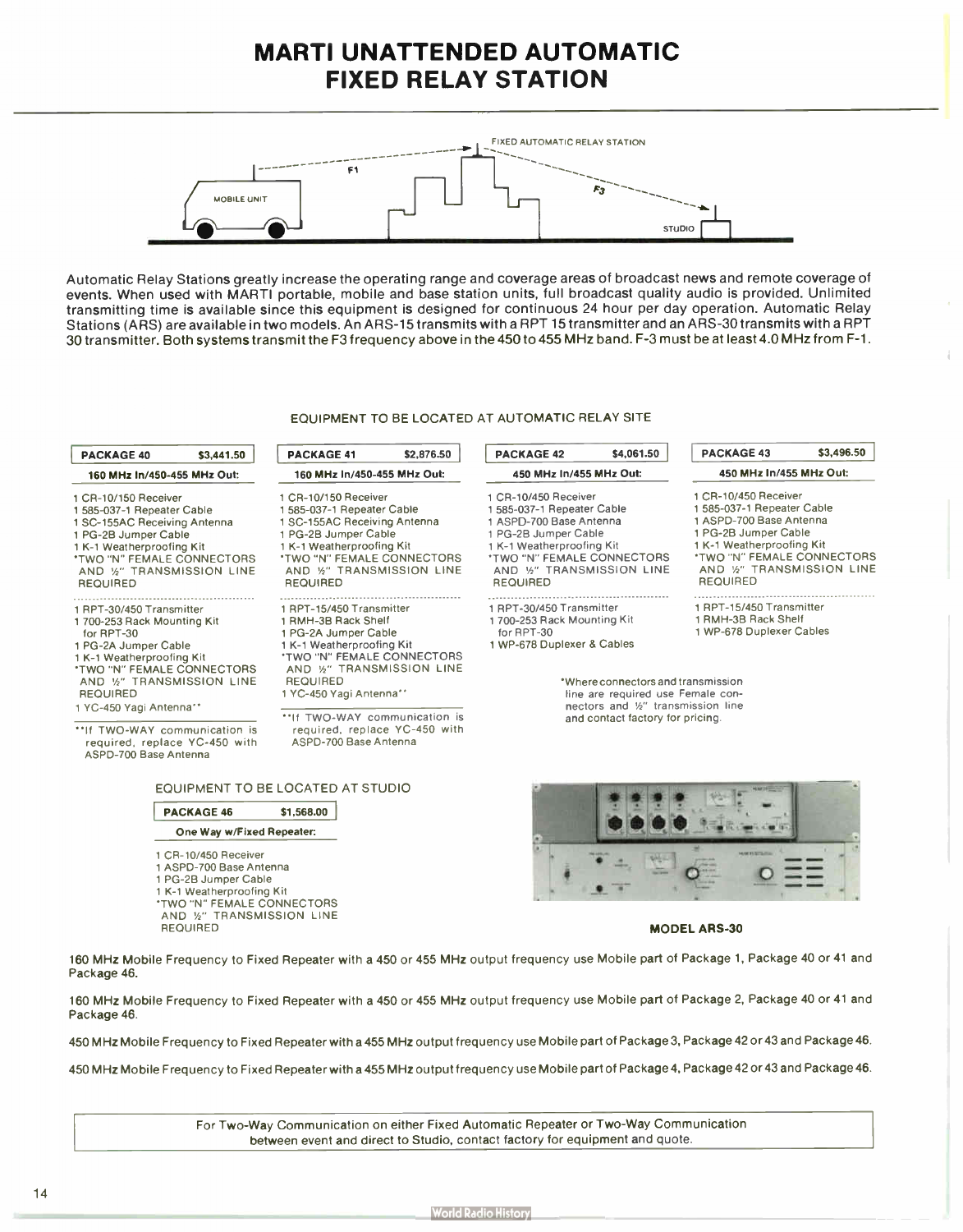MARTI ELECTRONICS, INC. RPU GENERAL PRICE LIST Prices effective 4-29-89 Prices subject to change without notice.

| <b>TRANSMITTERS</b> | <b>Description of Item</b>                                                                                                               | <b>Price</b> |
|---------------------|------------------------------------------------------------------------------------------------------------------------------------------|--------------|
| RPT-2               | Hand-carried, portable 2.5 watt transmitter without battery, single freq., tone<br>encoder, UHF or VHF                                   | \$995.00     |
| RPT-2               | Hand-carried, portable, 2.5 watt transmitter with battery, single freq., tone<br>encoder, UHF or VHF                                     | \$1,045.00   |
| <b>RPT-2-2</b>      | Hand carried, portable 2.5 watt transmitter without battery, dual freq., tone<br>encoder, UHF or VHF                                     | \$1,025.00   |
| <b>RPT 2-2</b>      | Hand-carried, portable, 2.5 watt transmitter with battery, dual freq., tone<br>encoder, UHF or VHF                                       | \$1,075.00   |
| <b>RPT-15</b>       | 15 watt transmitter, single freq., compact portable or airborne, with tone<br>encoder, UHF or VHF                                        | \$1,075.00   |
| <b>RPT-15-2</b>     | 15 watt transmitter, dual freq., compact portable or airborne, with tone encoder,<br>UHF or VHF                                          | \$1,105.00   |
| <b>RPT-30</b>       | 30 watt transmitter at 450 MHz and 45 watts at 140-180 MHz, continuous duty,<br>single freq., 4 audio inputs, tone encoder, UHF or VHF   | \$1,695.00   |
| RPT-30-2            | 30 watt transmitter at 450 MHz and 45 watts at 140-180 MHz, continuous duty,<br>dual freq., 4 audio inputs with tone encoder, UHF or VHF | \$1,725.00   |
| <b>RECEIVERS</b>    | <b>Description of Item</b>                                                                                                               | <b>Price</b> |
| AR-10               | RPU mobile repeat receiver, single freq., UHF or VHF, built in AC power supply<br>or operates on 12-15 VDC.                              | \$1,195.00   |
| AR-10-2             | RPU mobile repeat receiver, dual freq., UHF or VHF, built in AC power supply<br>or operates on 12-15 VDC.                                | \$1,225.00   |
| <b>CR-10</b>        | RPU rack mount receiver, single freq., UHF or VHF, with monitor speaker in<br>front panel.                                               | \$1,195.00   |
| CR-10-2             | RPU rack mount receiver, dual freq., UHF or VHF, with monitor speaker in<br>front panel.                                                 | \$1,225.00   |
| <b>DR-10</b>        | RPU rack mount receiver, single freq., UHF or VHF, does not include monitor<br>speaker, tone decode. AVAILABLE AFTER 8-1-89              | \$895.00     |
| DR-10-2             | RPU rack mount receiver, dual freq., UHF or VHF, does not include monitor                                                                | \$925.00     |

## RPU ACCESSORIES

| <b>Model</b>    | <b>Description of Item</b>                                                                                                                                             | <b>Price</b> |
|-----------------|------------------------------------------------------------------------------------------------------------------------------------------------------------------------|--------------|
| Crystal         | Hi-accuracy crystal for RPU transmitters & receivers                                                                                                                   | \$17.95      |
| APS-28/18       | Airborne power supply 28-18 VDC for RPT-15.                                                                                                                            | \$65.00      |
| $K-1$           | Grounding and Weatherproofing kit.                                                                                                                                     | \$12.00      |
| $040 - 001 - 1$ | Internal battery for RPT-2 transmitter.                                                                                                                                | \$72.00      |
| 040-009         | Portable battery for RPT-15 transmitter with belt strap, case & charger                                                                                                | \$100.00     |
| $2-YC$          | RPU receiver combiner 152-456 MHz.                                                                                                                                     | \$65.00      |
| 2YC-150         | Stacking harness, for stacking two YC-153, YC-161, YC-160, YC-166 or YC-170<br>Yagi antennas.                                                                          | \$65.00      |
| 2YC-450         | Stacking harness, for stacking two YC-450 Yagi antennas and "T" bar assembly.                                                                                          | \$85.00      |
| 580-116         | AC power cord for RPT-2, RPT-15, RPT-30, AR-10 & CR-10.                                                                                                                | \$5.50       |
| 585-069         | DC power cord for RPT-2 transmitter with connectors.                                                                                                                   | \$21.00      |
| 585-070         | DC power cord for RPT-15 transmitter with connectors.                                                                                                                  | \$21.00      |
| 586-074         | DC power cord for RPT-30 transmitter with fuse & cable.                                                                                                                | \$19.50      |
| 700-251         | Mobile mounting kit for RPT-30, 4 mtg. fasteners with DC power plug, fuse and<br>cable.                                                                                | \$48.60      |
| 700-252         | Mobile mounting kit for RPT-15 or AR-10.                                                                                                                               | \$25.20      |
| 700-253         | Rack mounting kit for RPT-30 transmitter.                                                                                                                              | 19.50        |
| 800-226         | Coaxial relay board, 50 ohm, N female connectors.                                                                                                                      | \$54.60      |
| 800-278 System  | Audio companding boards for RPT-2, RPT-15 or RPT-30 transmitters ONLY (2<br>boards) and AR-10, BR-10, CR-10 or DR-10 receivers ONLY (1 board) NOT FOR<br>OTHER MODELS. | \$400.00     |

speaker, tone decode. AVAILABLE AFTER 8-1-89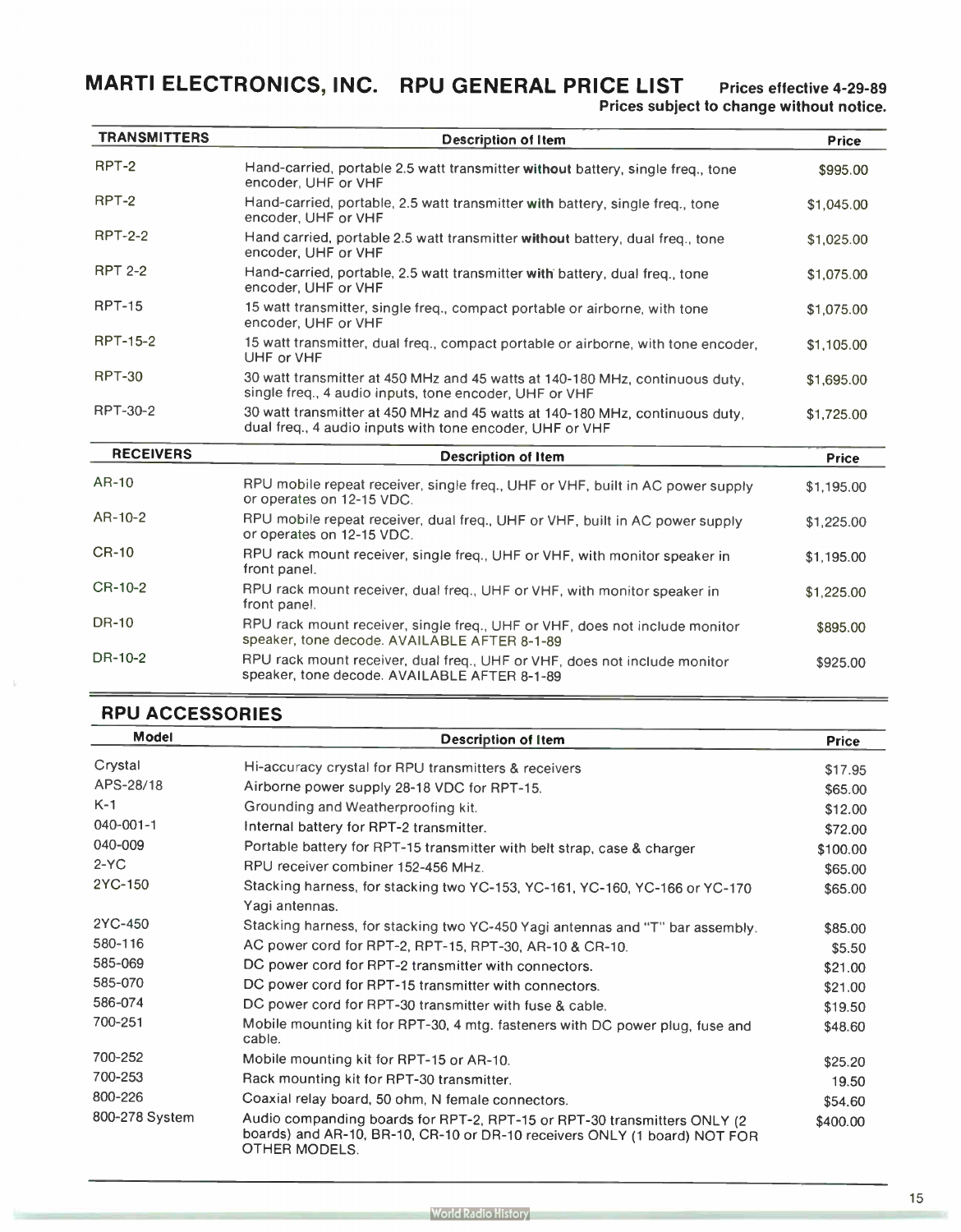## RPU ACCESSORIES Continued

| <b>Model</b> | <b>Description of Item</b>                                                                                     | <b>Price</b> |
|--------------|----------------------------------------------------------------------------------------------------------------|--------------|
| 633-6        | Duplexer with cables to connect AR-10/450 receiver & RPT-30 transmitter to<br>common antenna. MOBILE USE ONLY. | \$350.00     |
| WP-430-1     | Selective cavity resonator, single section for operation in the 148-174 MHz band.                              | \$191.50     |
| WP-440-1     | Selective cavity resonator with female connectors 200-300 MHz.                                                 | \$204.00     |
| WP-470-1     | Selective cavity resonator, single section for operation in the 406-512 MHz band.                              | \$160.00     |
| WP-678       | Duplexer with cables to join CR-10 & RPT-15 or RPT-30 to common line &<br>antenna. USED WITH FIXED AUTO RELAY. | \$746.00     |
| $MCD-70$     | Microphone with push to talk switch & 14' standard cord 4 pin XLR-4.                                           | \$80.00      |
| $MCD-70B$    | Microphone with push to talk switch & 9' coil cord 4 pin XLR-4.                                                | \$80.00      |
| MCD-70C      | Microphone with 3 pin XLR-3 plug & 14' cord.                                                                   | \$80.00      |
| MCD-70D      | Microphone with 3 pin XLR-3 plug & 9' coil cord.                                                               | \$80.00      |
| Racom 1300   | Station identifier for use in TSL system.                                                                      | \$200.00     |
| RMH-3        | Rack shelf for mounting RPT-2 transmitter.                                                                     | \$55.00      |
| RMH-3B       | Rack shelf with fan for mounting RPT-15.                                                                       | \$74.50      |
| $TR-2$       | Coaxial switching unit required in RPT-15 if used for base station or mobile two-<br>way communications        | \$35.00      |
| $TR-3$       | Antenna relay for RPT-30 for two-way operation.                                                                | \$35.00      |

## RPU ANTENNAS

| <b>Model</b>           | <b>Description of Item</b>                                                                                                                                                                                       | <b>Price</b> |
|------------------------|------------------------------------------------------------------------------------------------------------------------------------------------------------------------------------------------------------------|--------------|
| Omnidirectional        | (SPECIFY FREQUENCY)<br>RPU Base Antennas                                                                                                                                                                         |              |
| <b>SC-155AC</b>        | Base Antenna vertically polarized, 6 db gain, top mounting, includes PG-15A<br>cable, for 152-171 MHz band with "N" male connector. Requires a 12' x 11/4"<br>mounting pipe with standard threads (NOT INCLUDED) | \$290.00     |
| <b>ASPD-700</b>        | Base Antenna, vertically polarized, 7 db gain, top mounting with ASPR-616<br>mounting clamps, for 450-470 MHz band, with "N" male connector.                                                                     | \$336.00     |
| DB-5007                | Side mount kit for ASPD-700 & SC-155AC antennas                                                                                                                                                                  | \$145.00     |
| <b>Omnidirectional</b> | (SPECIFY FREQUENCY)<br>RPU Mobile Whip Antennas                                                                                                                                                                  |              |
| <b>ASPS-177</b>        | Whip Antenna, vertically polarized mobile roof top, 3 db gain, for 130-174<br>MHz band, with 15' RG58 & PL259 connector                                                                                          | \$61.75      |
| ASP-1650               | Whip antenna, vertically polarized mobile roof top, 4 db gain, for 450-470 MHz.<br>band, with 15' RG58U & PL259 connector.                                                                                       | \$56.25      |
| MM-150                 | Magnetic Mount Antenna, vertically polarized, 3 db gain, for 150-174 MHz band,<br>with 12' RG58U & PL259 connector.                                                                                              | \$69.95      |
| MM-450                 | Magnetic Mount Antenna, vertically polarized, 4 db gain, for 450-470 MHz band,<br>with 12' RG58U & PL259 connector.                                                                                              | \$69.95      |
| $AV-15$                | Aircraft Antenna, vertically polarized, for 450-470 MHz band, with "N" female<br>connector.                                                                                                                      | \$54.50      |
| $MA-1$                 | Ring Antenna, horizontally polarized with 4' mast, for 150-170 MHz band with<br>10' RG58 & PL259 connector.                                                                                                      | \$80.00      |
| Omnidirectional        | (SPECIFY FREQUENCY)<br><b>RPU Portable Antennas</b>                                                                                                                                                              |              |
| PO-150                 | A % wave base loaded antenna, vertically polarized, 3 db gain for RPT-2, for<br>150-174 MHz band with PL259 connector.                                                                                           | \$39.95      |
| PO-450                 | Colinear Antenna with phasing coils, vertically polarized, 4 db gain for RPT-2,<br>for 450-470 MHz band with PL259 connector.                                                                                    | \$39.95      |
| <b>PA-1</b>            | Ring antenna with standard mic threads, horizontally polarized with 2' mast, for<br>150-170 MHz band with 10' RG58 & PL259 connector.                                                                            | \$80.00      |
| PAV/150                | Mic Stand Mount Antenna, vertically polarized, 3 db gain, for 150-170 MHz band<br>with 12' RG58 & PL259 connector. (MIC STAND NOT INCLUDED)                                                                      | \$75.95      |
| PAV/450                | Mic Stand Mount Antenna, vertically polarized, 4 db gain, for 450-470 MHz band<br>with 12' RG58 & PL259 connector. (MIC STAND NOT INCLUDED)                                                                      | \$75.95      |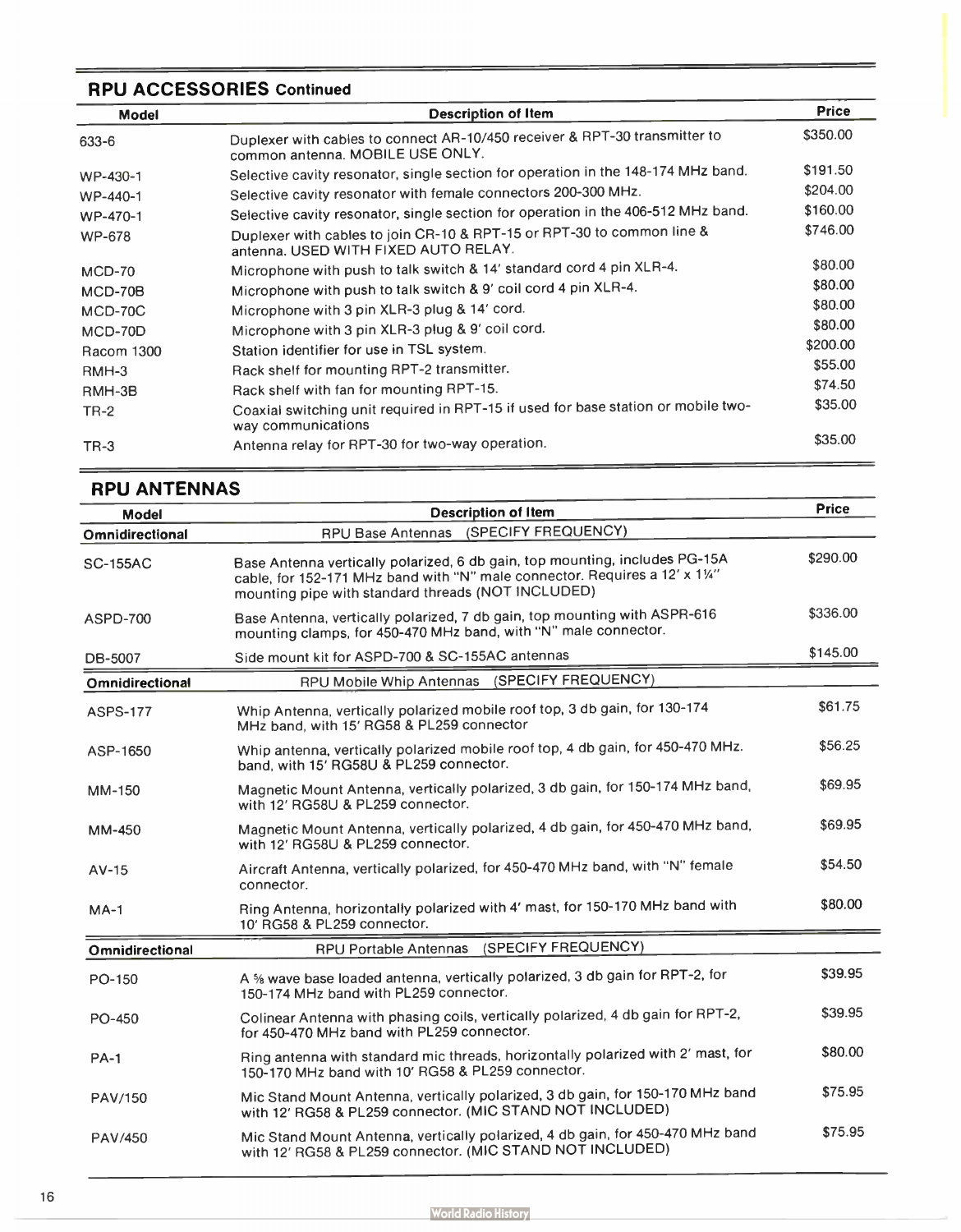## RPU ANTENNAS Continued

| <b>ID Code or Name</b> | <b>Description of Item</b>                                                                                                                                                  | <b>Price</b> |
|------------------------|-----------------------------------------------------------------------------------------------------------------------------------------------------------------------------|--------------|
| <b>Directional</b>     | RPU Yagi Antennas (SPECIFY FREQUENCY)                                                                                                                                       |              |
| <b>DB-438</b>          | Yagi Antenna, horizontally or vertically polarized depending on mounting, 6<br>elements, 10 db gain, for 450-470 MHz band, recommended for TSL use, "N"<br>female connector | $\star$      |
| $YC-153$               | Yagi Antenna, horizontally or vertically polarized depending on mounting, 5<br>elements, 9 db gain, for 152.08-153.40 MHz band with "N" female connector.                   | \$135.00     |
| $YC-161$               | Yagi Antenna, horizontally or vertically polarized depending on mounting, 5<br>elements, 9 db gain, for 161.4-162.0 MHz band with "N" female connector.                     | \$135.00     |
| $YC-160$               | Yagi Antenna, horizontally or vertically polarized depending on mounting, 5<br>elements, 9 db gain, for 160.89-161.40 MHz band with "N" female connector.                   | \$135.00     |
| YC-166                 | Yagi Antenna, horizontally or vertically polarized depending on mounting, 5<br>elements, 9 db gain, for 165.95-166.55 MHz band with "N" female connector.                   | \$135.00     |
| <b>YC-170</b>          | Yagi Antenna, horizontally or vertically polarized depending on mounting, 5<br>elements, 9 db gain, for 169.85-170.45 MHz band with "N" female connector.                   | \$135.00     |
| $YC-450$               | Yagi Antenna, horizontally or vertically polarized depending on mounting, 6<br>elements, 9 db gain, for 450.01-455.99 MHz band with "N" female connector.                   | \$135.00     |

## RPU TRANSMISSION LINE, CABLES, CONNECTORS

| <b>Model</b>    | <b>Description of Item</b>                                                                                                               | <b>Price</b> |
|-----------------|------------------------------------------------------------------------------------------------------------------------------------------|--------------|
| 585-037-1       | Automatic fixed relay station control cable to connect RPT-15 or RPT-30<br>transmitters to CR-10 receiver                                | \$33.00      |
| 585-037-2       | Mobile relay station control cable used to connect RPT-15 or RPT-30<br>transmitters to AR-10 receiver                                    | \$40.00      |
| 585-038-2       | Base station mute cable to connect mute relay in RPT-15 or RPT-30 to mute<br>connector in CR-10 receiver                                 | \$20.00      |
| 586-026         | Base station RF cable to connect coaxial relay in RPT-15 or RPT-30 to RF input<br>of CR-10. RPT-15 MUST have TR-2, RPT-30 MUST have TR-3 | \$15.00      |
| $PG-2A$         | Jumper cable with 2' of RG-8 with PL-259 & UG-21 connectors                                                                              | \$25.00      |
| <b>PG-2B</b>    | Jumper cable with 2' of RG-8 with UG-21 connectors                                                                                       | \$25.00      |
| <b>PG-12B</b>   | Jumper cable with 12' of RG-8 with UG-21 connectors for 360° rotation of Yagi<br>antennas                                                | \$29.00      |
| <b>PG-20A</b>   | Jumper cable with 20' of RG-8 with UG-21 & PL-259 connectors                                                                             | \$32.50      |
| <b>PG-20B</b>   | Jumper cable with 20' of RG-8 with UG-21 connectors                                                                                      | \$32.50      |
| L44N            | Andrew type "N" female connector for 1/2" foam line                                                                                      | $\star$      |
| <b>L44W</b>     | Andrew type "N" male connector for 1/2" foam line                                                                                        | $\star$      |
| L45N            | Andrew type "N" female connector for %" foam line                                                                                        | $\star$      |
| <b>L45W</b>     | Andrew type "N" male connector for %" foam line                                                                                          | $\star$      |
| <b>LDF4-50</b>  | Andrew foam transmission line, 1/2", 50 ohm, jacketed                                                                                    | $\star$      |
| <b>LDF5-50</b>  | Andrew foam transmission line, %", 50 ohm, jacketed                                                                                      | $\star$      |
| <b>PL-259</b>   | Type "UHF" male connector for RG-8 cable                                                                                                 | \$4.00       |
| <b>UG-21B/U</b> | Type "N" male connector for RG-8 cable                                                                                                   | \$6.00       |
| <b>UG-23B/U</b> | Type "N" female connector for RG-8 cable                                                                                                 | \$6.00       |
| <b>RG-8U</b>    | Foam transmission line, 50 ohm, jacketed per foot                                                                                        | \$0.40       |

\*Call Factory For Current Price



## The performance- value leader in Broadcast Equipment.

Marti Electronics, Inc., P.O. Box 661, Cleburne, Texas 76033-0661 (817) 645-9163 Telex #794835 "Marti CLBN" Fax (817) 641-3869